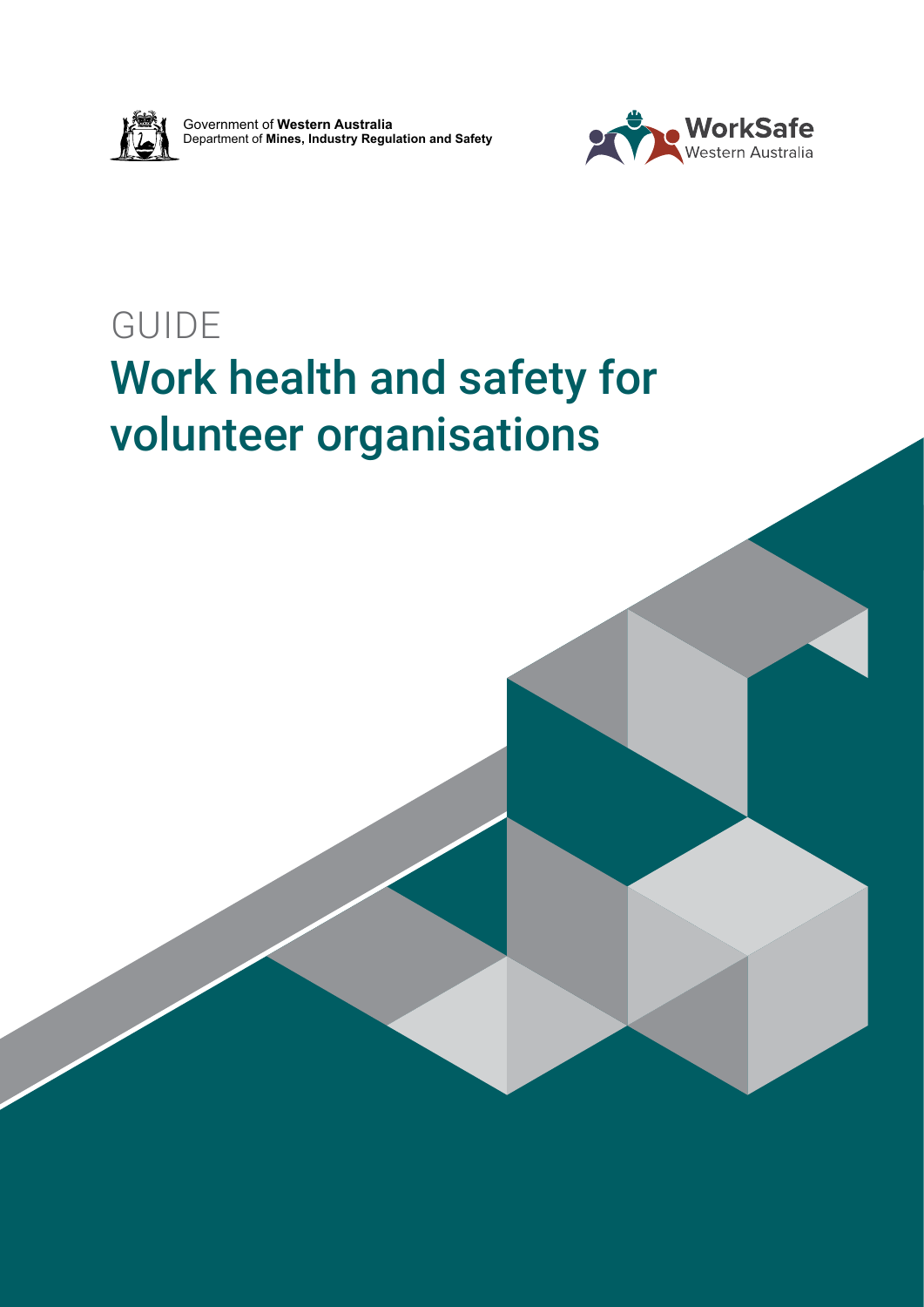#### Disclaimer

The information contained in this publication is guidance material only. It is provided in good faith and believed to be reliable and accurate at the time of publication.

To ensure you understand and comply with your legal obligations, this information must be read in conjunction with the appropriate Acts and Regulations which are available from the Parliamentary Counsel's Office <https://www.legislation.wa.gov.au/>

The State disclaims all responsibility and all liability (including without limitation liability in negligence) for all expenses, losses, damages and costs you might incur as a result of the information being inaccurate or incomplete in any way, and for any reason.

In this disclaimer:

**State** means the State of Western Australia and includes every Minister, agent, agency, department, statutory body corporate and instrumentality thereof and each employee or agent of any of them.

Information includes information, data, representations, advice, statements and opinions, expressly or implied set out in this publication.

Loss includes loss, damage, liability, cost, expense, illness and injury (including death).

#### Reference

Department of Mines, Industry Regulation and Safety, 2021, Work health and safety for volunteer organisations – guide: Department of Mines, Industry Regulation and Safety, Western Australia, 21 pp.

ISBN 978 1 920836 64 1 (web)

© State of Western Australia (Department of Mines, Industry Regulation and Safety) 2021

This publication is available on request in other formats for people with special needs.

Further details of safety publications can be obtained by contacting:

Safety Regulation Group – Regulatory Support Department of Mines, Industry Regulation and Safety 303 Sevenoaks Street CANNINGTON WA 6107

Telephone: 1300 307 877

NRS: 13 36 77

**Email:** Safety@dmirs.wa.gov.au

#### Acknowledgement

This publication was produced by the Department of Mines, Industry Regulation and Safety, Western Australia using information originally developed by Safe Work Australia.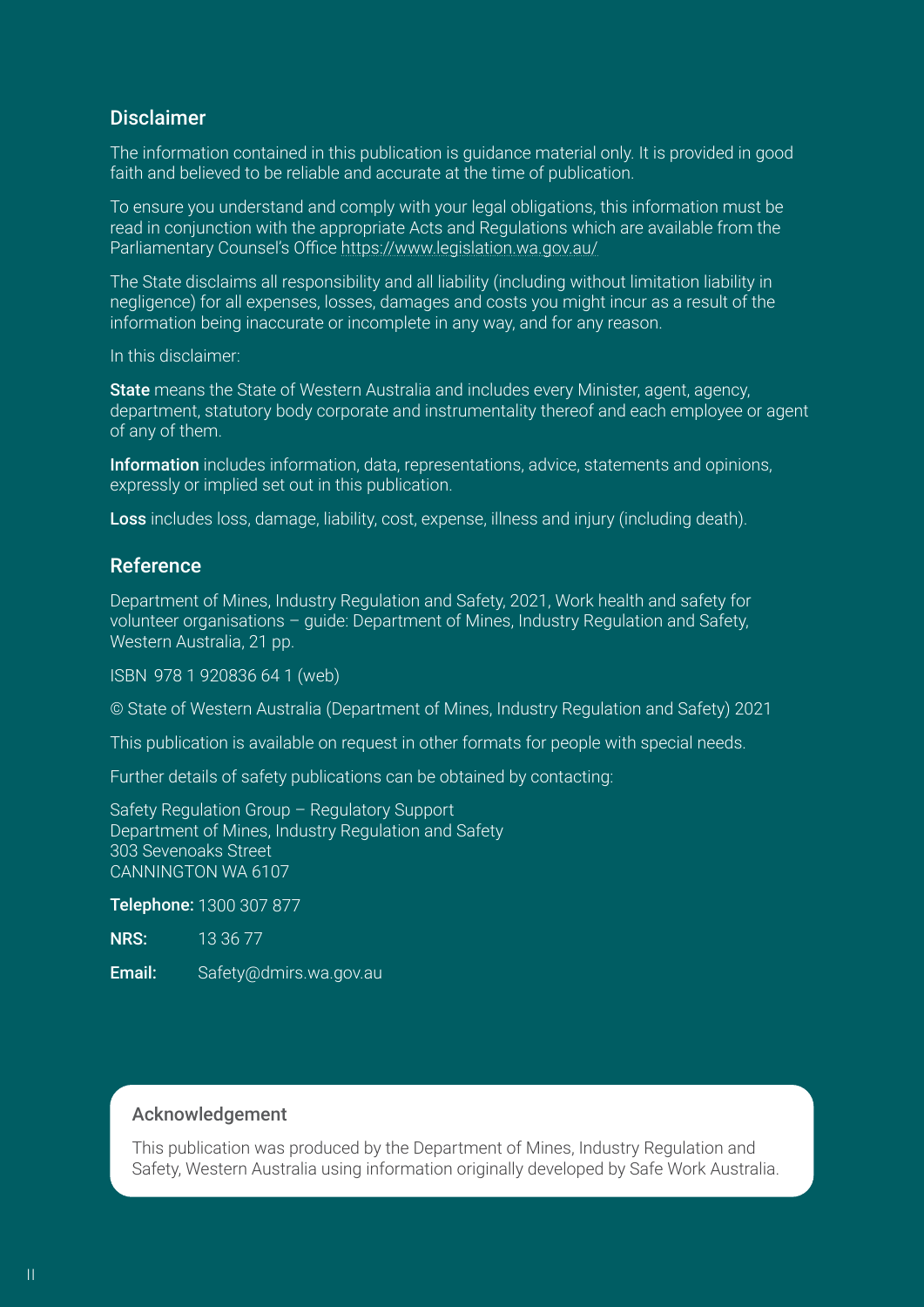# Contents

| 1<br>1.2 Organisations with state divisions or local groups and their duties 3               |  |
|----------------------------------------------------------------------------------------------|--|
| $\overline{2}$                                                                               |  |
| 3                                                                                            |  |
| 4                                                                                            |  |
| 5                                                                                            |  |
| 6                                                                                            |  |
| 7 <sup>7</sup><br>7.4 Attending the same incident as other emergency service organisations17 |  |
| 8                                                                                            |  |
| 9                                                                                            |  |
|                                                                                              |  |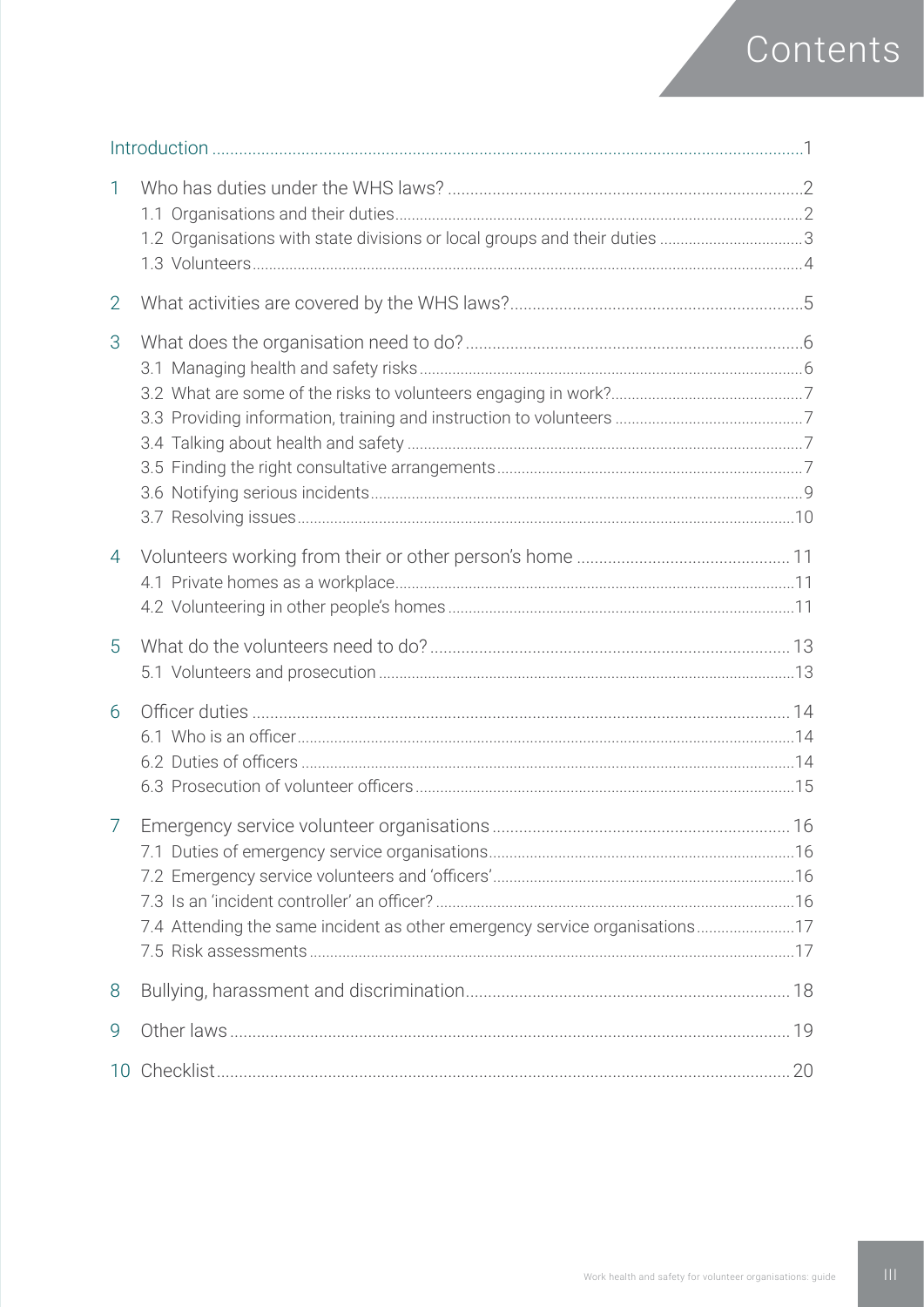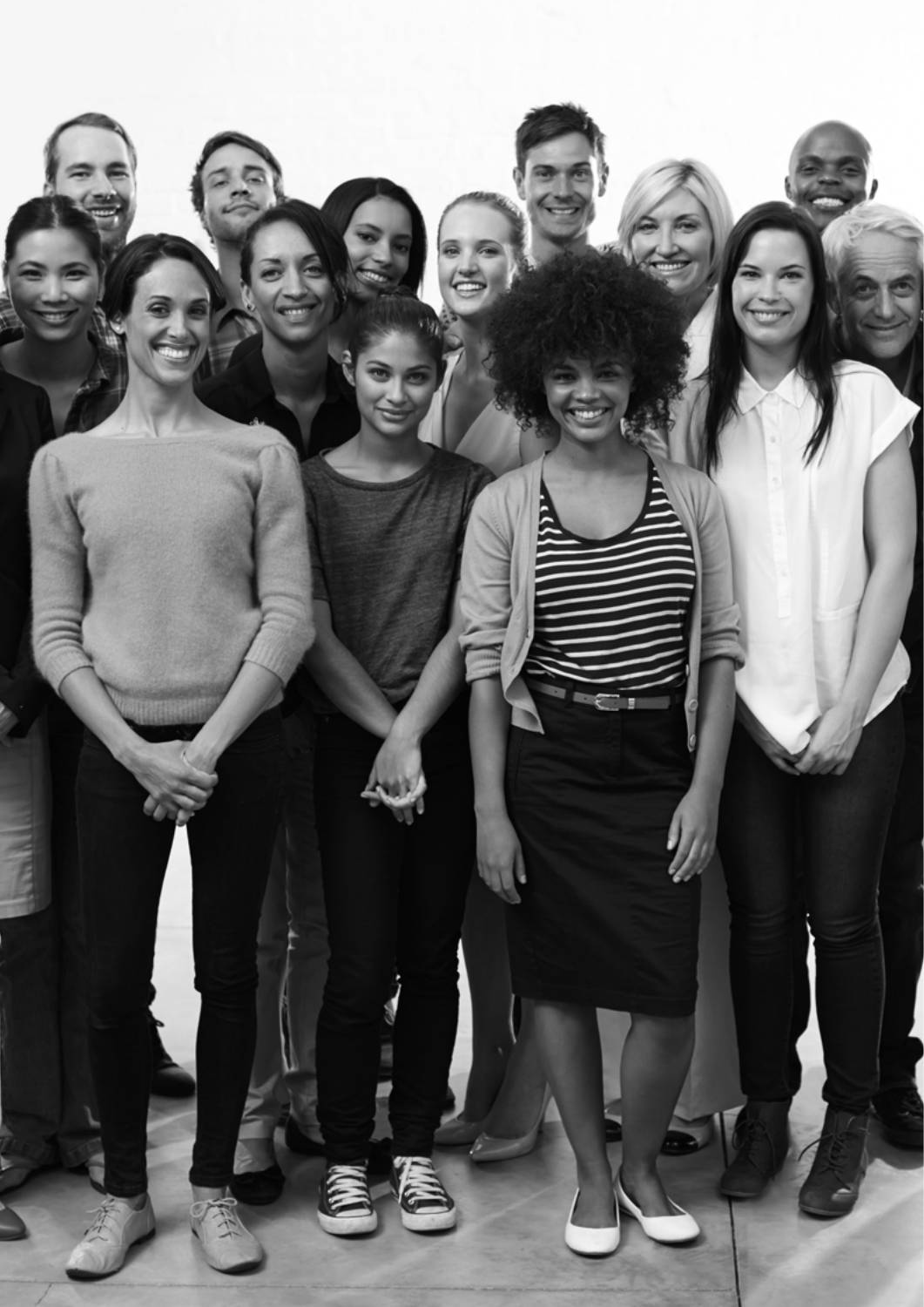# <span id="page-4-0"></span>Introduction

Everyone has the right to be safe at work, including volunteers. Volunteers play a vital role in communities across Australia and make significant contributions by carrying out unpaid work for a variety of organisations every day.

This guide provides information on how the *Work Health and Safety Act 2020* applies to organisations that engage volunteers. It outlines the primary duty that organisations employing workers and engaging volunteers have under the WHS Act and explains how to meet this duty.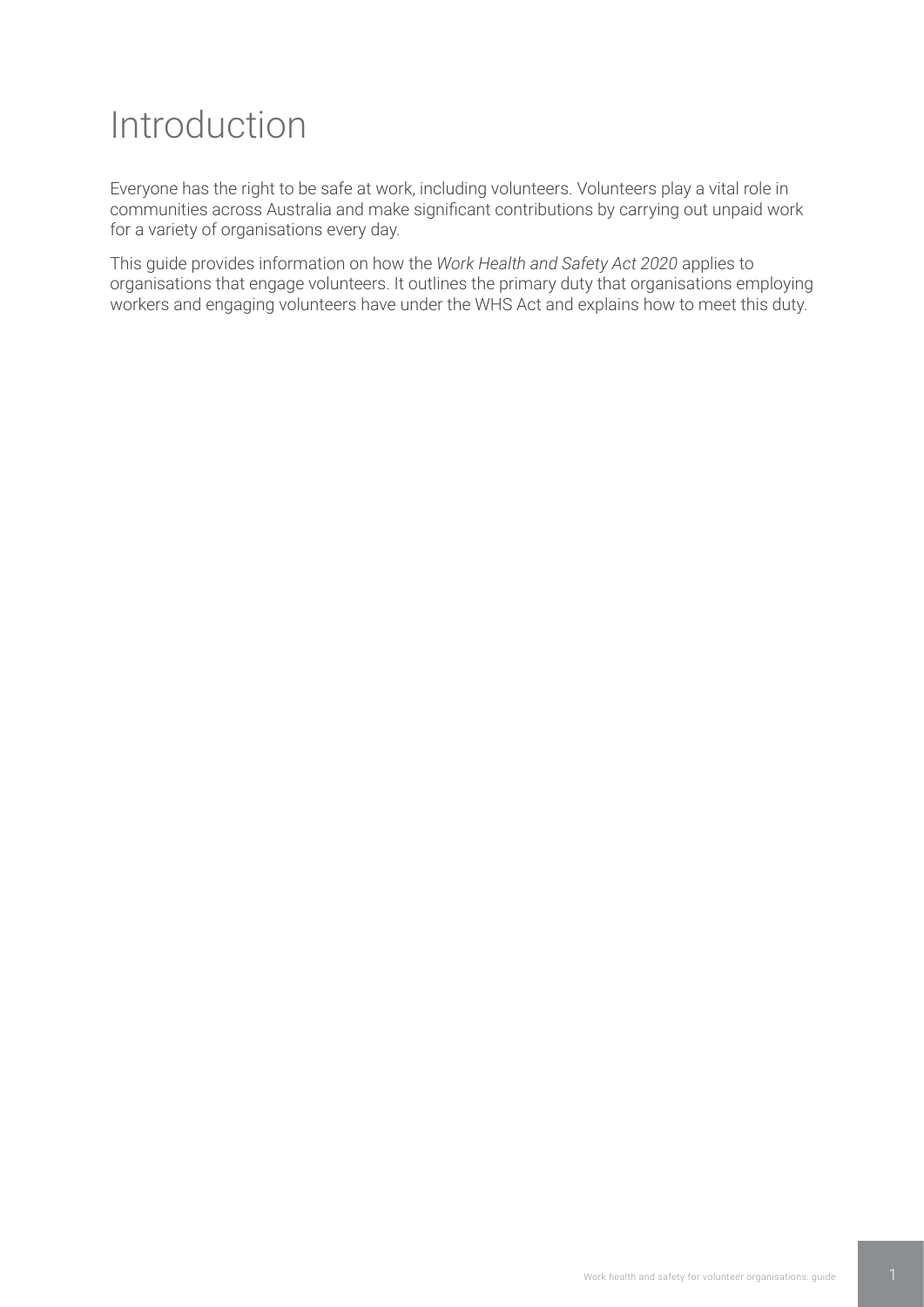# <span id="page-5-0"></span>1 Who has duties under the WHS laws?

## 1.1 Organisations and their duties

A volunteer organisation will have WHS duties as a person conducting a business or undertaking (PCBU) under the *Work Health and Safety Act 2020* (WHS Act) where one or more persons are employed to carry out work for the organisation. A person may be employed by either:

- the organisation itself
- the organisation's members, whether alone or jointly with any other members.

The organisation will owe a duty to both the paid worker and any volunteers it (or its members) engages.

The WHS Act does not apply if the organisation is a 'volunteer association' (whether incorporated or unincorporated). A volunteer association is a group of volunteers working together for one or more community purposes and none of the volunteers, either separately or jointly, or the association itself employ a person to carry out any work for the association.

Use the flow chart below to find out if the organisation owes health and safety duties.

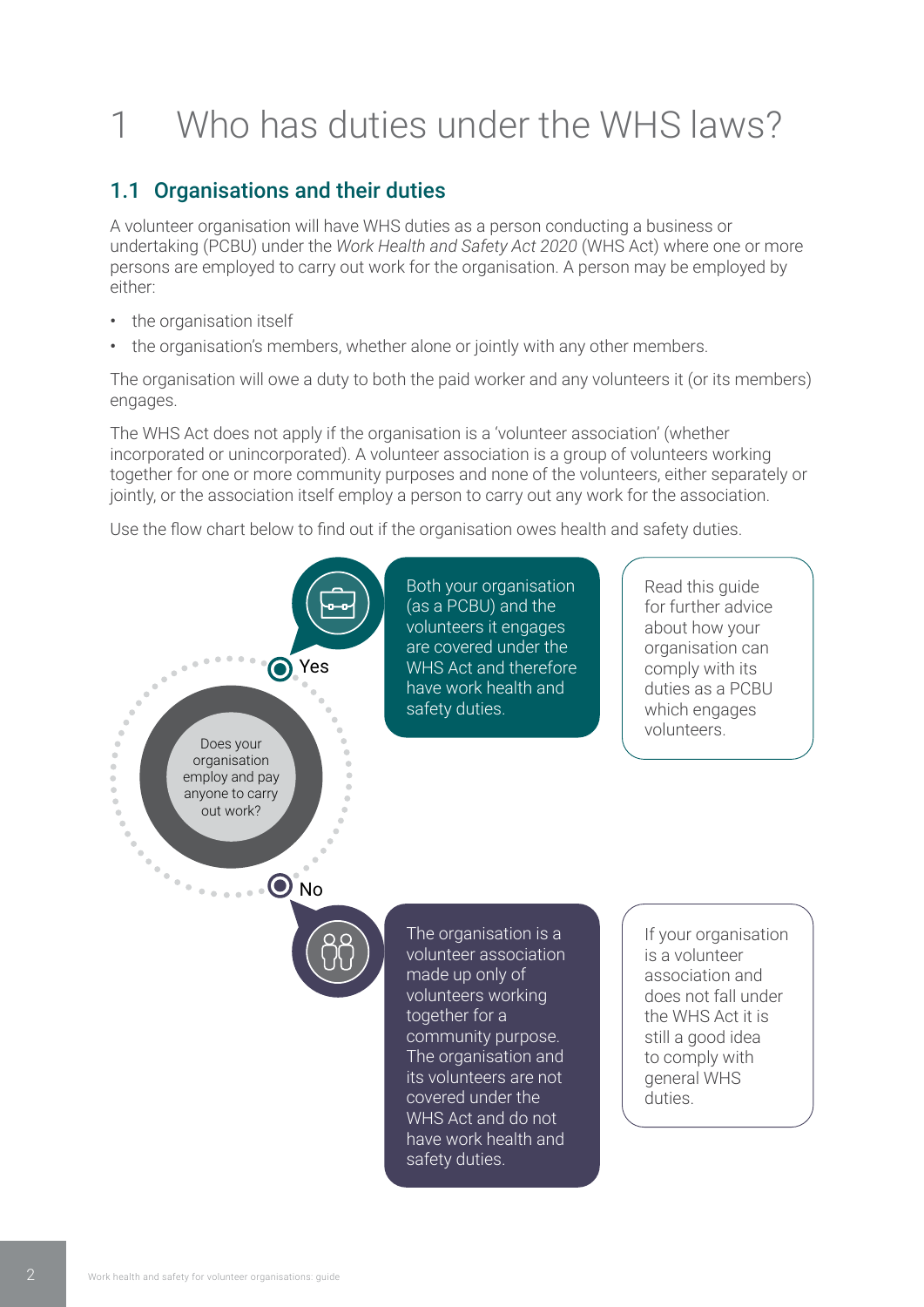<span id="page-6-0"></span>General and common law duties of organisations who engage volunteers are well established. Australian courts have long recognised that volunteers are owed a general duty of care by the people and the organisations they support. So even if the organisation is a volunteer association and does not fall under the WHS Act it is a good idea to comply with general WHS duties.

## 1.2 Organisations with state divisions or local groups and their duties

An organisation can consist of a national body with state divisions and local groups. The national body will be a PCBU if they engage paid workers. The national body as a PCBU will owe duties to all workers, including the volunteers of the state divisions or local groups that are volunteer associations. This is because the work of those volunteers is directed or influenced by the national body.

If a state division or local group of the organisation:

- is a separate entity from the national body, and
- engages paid workers to perform work for the organisation (as an incorporated association or through its members as an unincorporated association)

it will owe WHS duties to their volunteers and the volunteers of the local groups to the extent that they direct or influence the work that is carried out.

If the state division or local group (or its members) does not employ workers and is made up entirely of volunteers working for the same community purpose, it is a volunteer association and will not have any duties as PCBUs.



The diagram below illustrates how these duties work.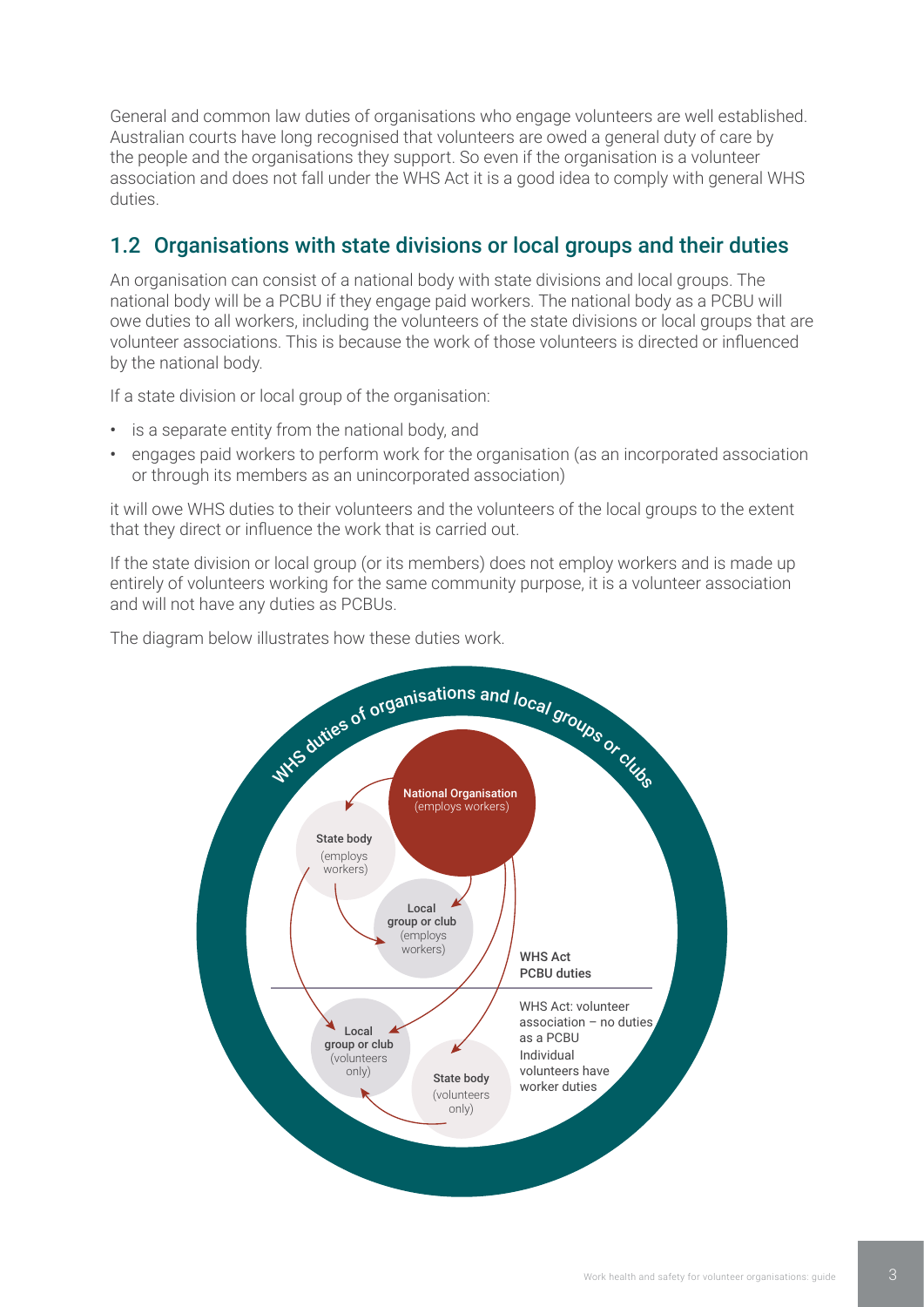<span id="page-7-0"></span>The duty the national body or state division owes to the local volunteers is qualified by what is reasonably practicable for them to do or what is reasonably able to be done. What is reasonably practicable will vary depending on the:

- specific structure and circumstances of each organisation, and
- the extent to which each organisation can control or influence a particular thing or the actions of another person.

To meet their duty to workers including local volunteers, the national body or state division could, for example:

- ensure the distribution of WHS policies and procedures on a range of topics to each division or group, and
- set up processes to ensure consultation can occur between the national body and state and local groups or divisions.

The WHS Act requires that where more than one PCBU has a duty for the same issue, each person retains responsibility for the matter and must discharge the duty to the extent they can influence and control the issue. In these situations, each person with a duty must, so far as is reasonably practicable, consult, cooperate and coordinate activities with all other persons with a duty in relation to the same matter.

PCBUs that share the same duty may enter into an arrangement that only one PCBU takes the required action. However, in order to fulfil their duties, the other PCBUs must make sure and check that the other PCBU is carrying out the required action. For example, a PCBU may not need to provide first aid equipment or facilities if these are already provided by another PCBU at the workplace but must check that the equipment and facilities are adequate and accessible for workers.

PCBUs that consult, cooperate and coordinate activities with others who are involved in the work will make controlling risks more likely and help each duty holder comply with their duty. It can also improve the efficiency of health and safety measures.

#### 1.3 Volunteers

Under the WHS Act a volunteer is a person who works for an organisation without payment or financial reward (but they may receive out of pocket expenses). The law also recognises volunteers as workers. This means that the PCBU must provide the same protections to its volunteers as it does to its paid workers.

As a worker, a volunteer has duties under the WHS Act. A volunteer may also be an officer of a business or undertaking with due diligence duties under the WHS Act (see [Officer duties](#page-17-0)).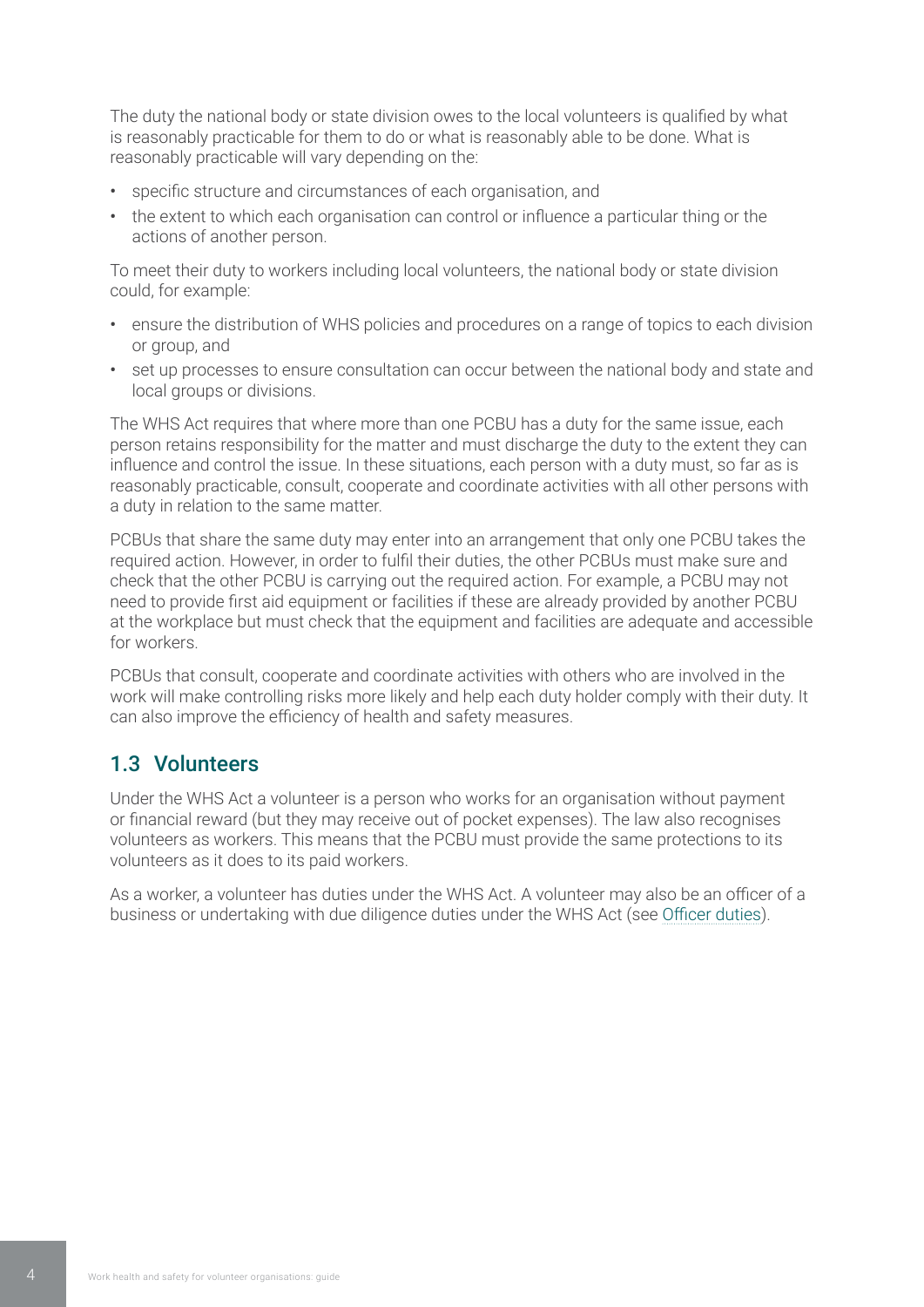# <span id="page-8-0"></span>2 What activities are covered by the WHS laws?

Only work activities are covered by the WHS Act. Activities that are purely domestic, social, recreational or private in nature are not included. Whether an activity is considered work may depend on specific circumstances. The following criteria may help determine if an activity is work under the WHS Act:

- the activity involves physical or mental effort or the application of particular skills for the benefit of someone else or for themselves (if self-employed), whether or not for profit or payment
- activities where someone would ordinarily be paid may be considered work
- activities that are part of an ongoing process or project may be work if some of the activities are paid
- an activity may be more likely to be work if someone is managed or controlled by another person when they undertake that activity
- formal, structured or complex arrangements may be considered to be work than ad hoc or unorganised activities.

The activity may be work even though one or more of the criteria are absent or minor.

Examples of activities that may be considered work include:

- maintenance of the things needed to enable an organisation to carry out its work. For example, maintenance work on a hall where a volunteer group meets
- activities that people are ordinarily paid to do but are carried out for the organisation by a volunteer, for instance, driving clients to appointments
- activities that the organisation has a great degree of direction or influence over, or
- activities carried out in accordance with formal or structured arrangements.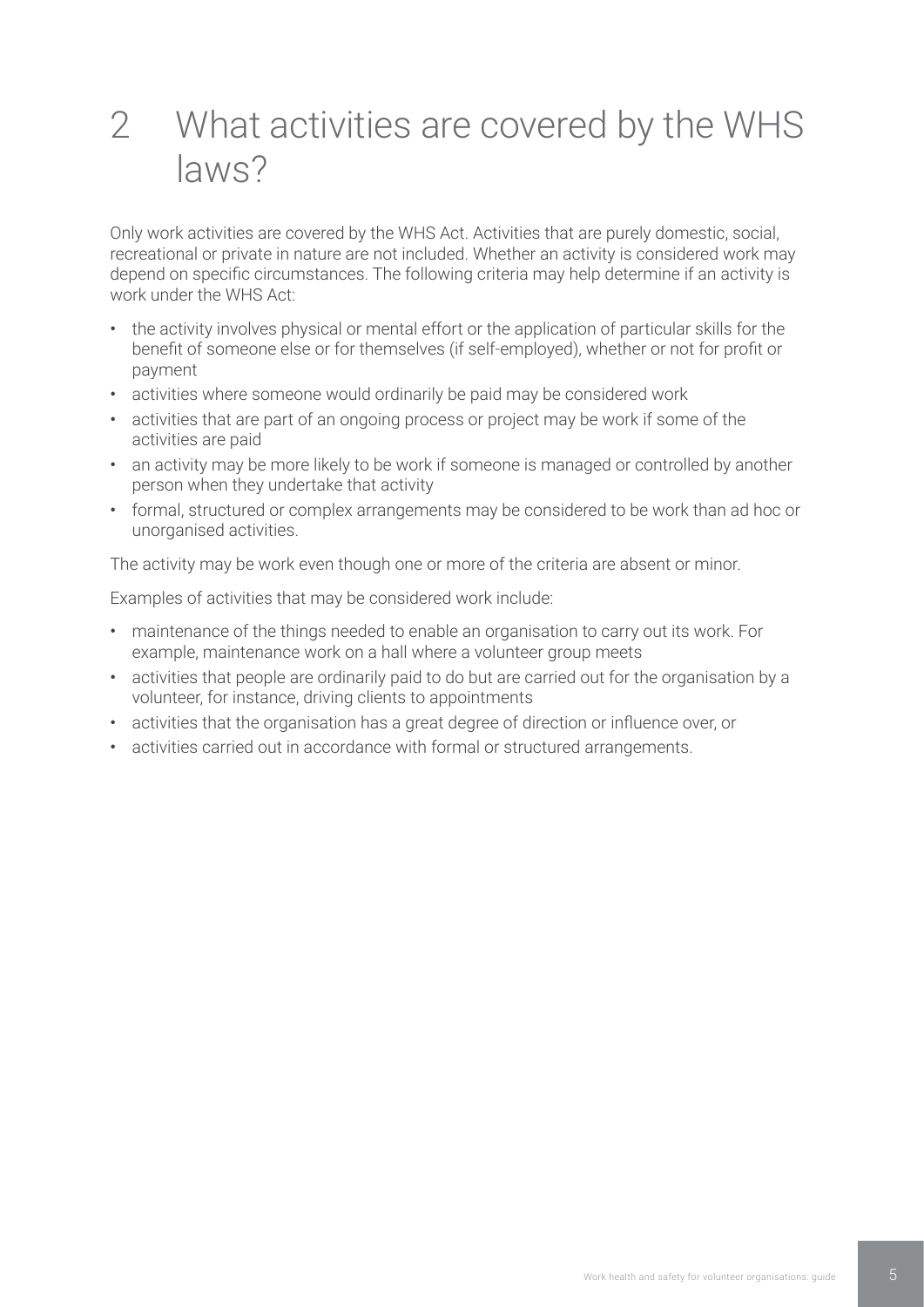# <span id="page-9-0"></span>3 What does the organisation need to do?

If a volunteer organisation is a PCBU under the WHS Act it must ensure, so far as is reasonably practicable, the health and safety of all of its workers, including volunteers. This means that the organisation must provide the same protections to its volunteers as it does to its paid workers. The protection covers the physical safety and mental health of all workers, including volunteers.

The primary duty of a PCBU is qualified by 'so far as is reasonably practicable'. This means the organisation does not have to guarantee that no harm will occur but must do what is reasonably able to be done to ensure health and safety. If the organisation is run by volunteers, this is a factor that will be taken into account in determining what is reasonably practicable for the organisation to do in any given circumstance.

Other factors that will be taken into account in determining what the organisation is required to do to protect its workers, including volunteers, are:

- the type of business or undertaking it is
- the type of work that the organisation carries out
- the nature of the risks associated with that work and the likelihood of injury or illness occurring
- what can be done to eliminate or minimise those risks
- the location or environment where the work is carried out.

The primary duty of an organisation includes ensuring, so far as is reasonably practicable:

- the provision and maintenance of a work environment without risks to health and safety
- the provision and maintenance of safe plant and structures and safe systems of work
- the safe use, handling and storage of plant, structures and substances
- the provision of accessible and adequate facilities for the welfare at work of workers, including volunteers, for example, toilets, first aid facilities
- the provision of information, training and instruction or supervision that is necessary to protect all persons from risks to their health and safety arising from their work.

#### 3.1 Managing health and safety risks

A safe and healthy workplace does not happen by chance or guesswork. Organisations will have to think about what could go wrong at the workplace and what the consequences could be. Then it must do whatever it can—whatever is reasonably practicable—to eliminate or minimise the health and safety risks arising from the work the organisation undertakes.

The process of eliminating or minimising health and safety risks is called risk management and involves four steps:

- 1. Identify hazards find out what could cause harm.
- 2. Assess the risks understand the nature of the harm that could be caused by the hazard, how serious the harm could be and the likelihood of it happening.
- 3. Control the risks implement the most effective control measure that is reasonably practicable in the circumstances.
- 4. Review control measures to ensure they are working as planned.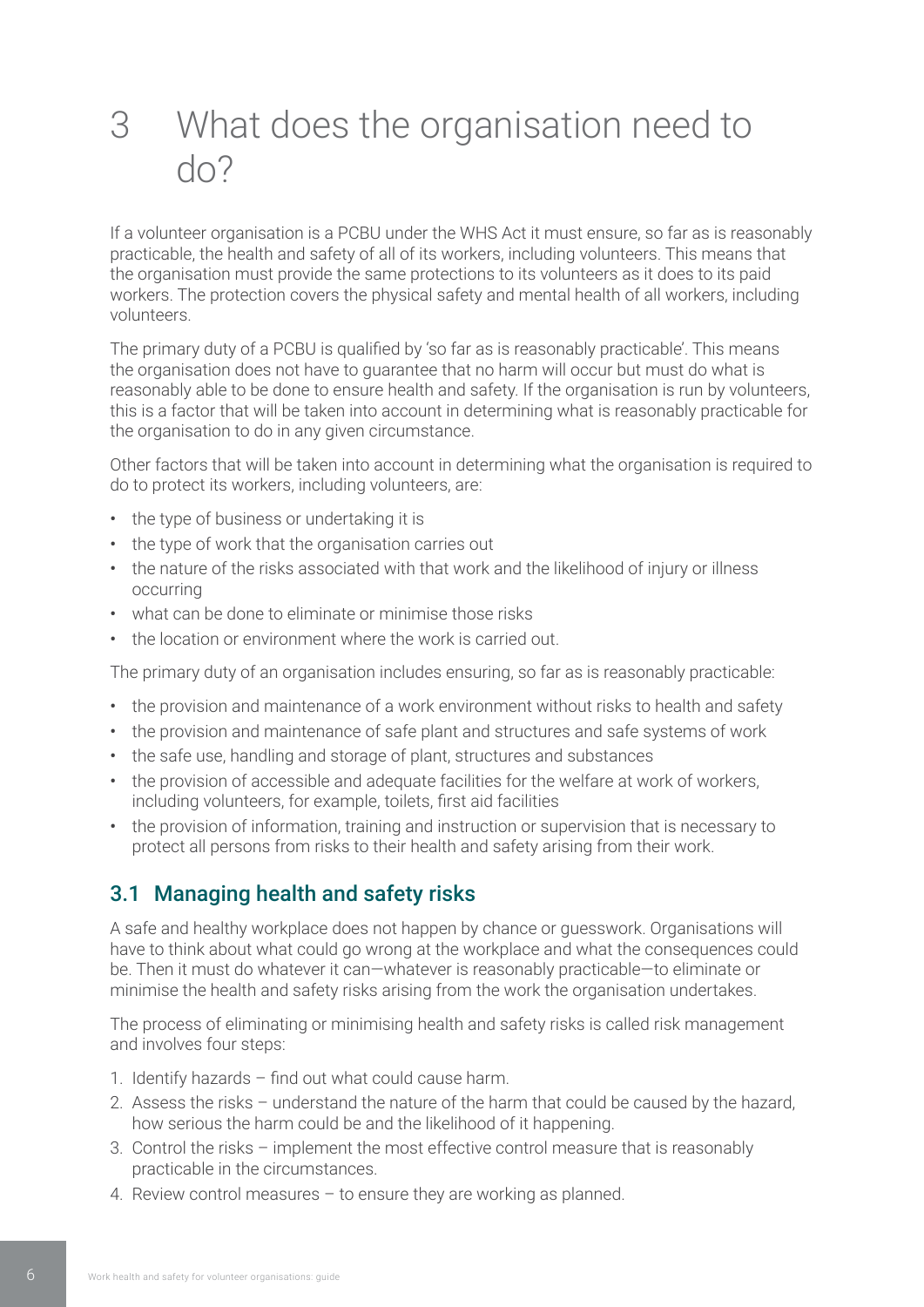## <span id="page-10-0"></span>3.2 What are some of the risks to volunteers engaging in work?

Volunteers, like other workers, face a wide range of possible risks and injuries from carrying out work. Such injuries may be physical or psychological and can result from common activities carried out by volunteers undertaking community services. The level of care that is required will depend on individual circumstances, such as the age of the volunteer, where the work is carried out and the relationship between the organisation and volunteer.

Psychological injuries and illness can be caused by challenging behaviour that the volunteer is confronted with or poor management of organisational change.

Physical injury or illness can be caused by work equipment, for example, by electrocution or electric shock, exposure to hazardous chemicals or contact with moving machinery parts. Injury or illness can also be caused by working in unsafe or unhealthy work environments caused by unsafe or unstable structures or extreme temperatures particularly when working outdoors.

#### 3.3 Providing information, training and instruction to volunteers

Volunteers must be provided with information, training, instruction or supervision so they can carry out their work safely. Training and information should be tailored to the type of work the volunteers do and where they work.

#### 3.4 Talking about health and safety

The WHS Act requires PCBUs to consult with workers, including volunteers, so far as reasonably practicable, about WHS matters that affect them. PCBUs must also talk to workers when it proposes changes that may affect the workers' health or safety.

The aim of the consultation is to ensure that volunteers are given an opportunity to contribute to the identification of hazards and the assessment and control of any risks they face when they carry out their work. The organisation must take volunteer's ideas into consideration when making decisions about safety in the workplace.

#### 3.5 Finding the right consultative arrangements

Some workplaces may need a mix of consultation arrangements to suit the different types of workers and work situations within the organisation. There is no 'one right way' to talk about WHS. How the organisation does it will depend on factors like:

- the nature and size of the organisation
- the type of work that is carried out
- the current engagement arrangements of workers, including volunteers.

For example, if there are a number of full-time workers in an organisation, structured arrangements involving a health and safety committee may be suitable. Whereas an organisation that engages contractors, on-hire workers or volunteers to carry out specific tasks may find 'toolbox meetings' (short discussions on specific health and safety topics relevant to the task) are the most practical way to consult.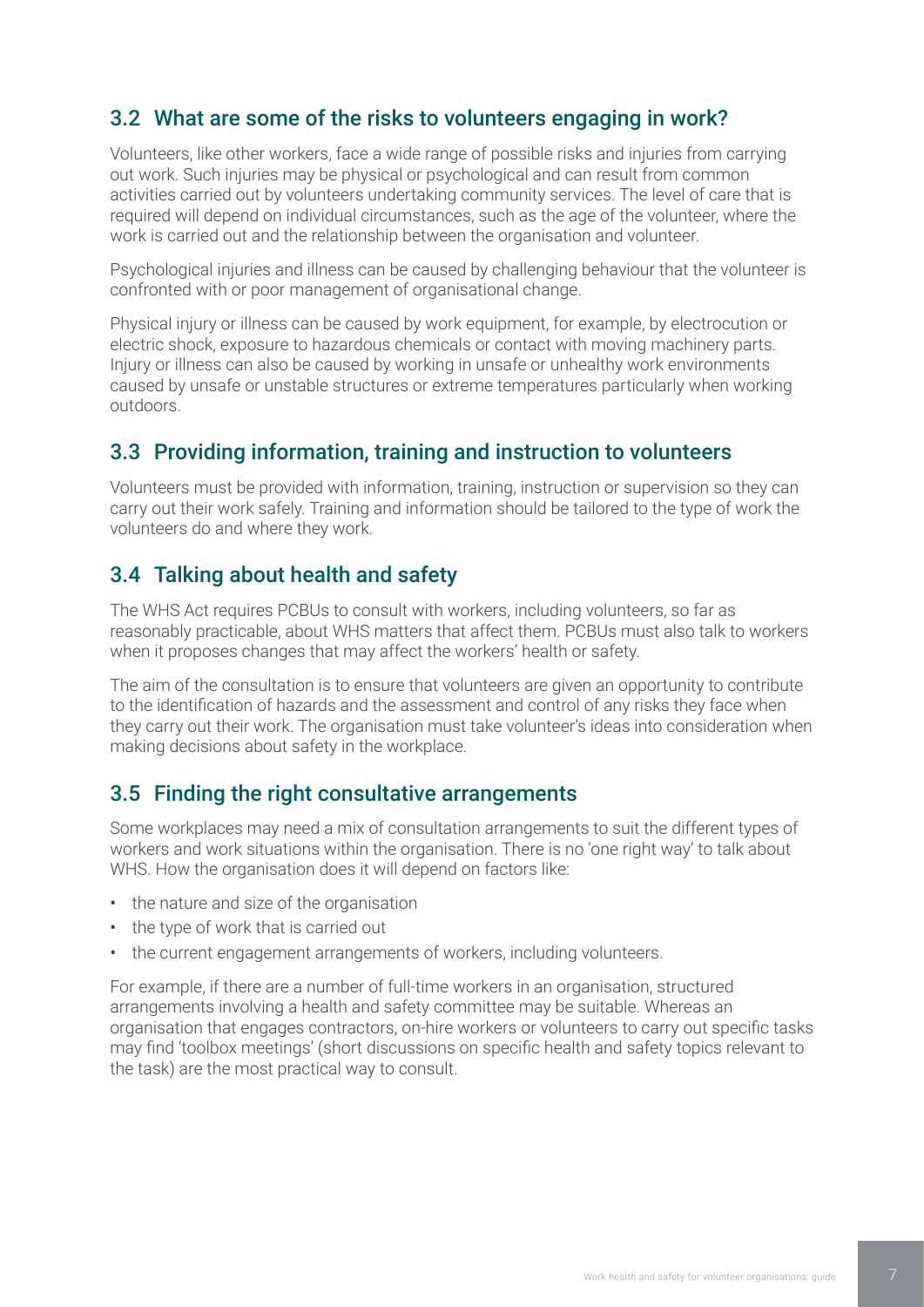Organisations must consult with workers when making decisions on the process and arrangements for consultation. Both the organisation and workers should agree to and be happy with the arrangements in place for consultation. Some of the ways the organisation might consult with its volunteers include:

- sending out regular newsletters via mail, email or relevant app which feature WHS news, information and updates
- regularly updating the volunteer section of its notice board website or app with information, including its latest safe work policies and procedures
- having a 'suggestions' email box for workers, including volunteers to send suggestions to about ways to work safely and other matters
- holding regular meetings to talk to volunteers about the work they do and how to do it in the safest way. Meetings can be via teleconference or online if required
- holding short 'toolbox meetings' where specific health and safety topics relevant to the task at hand are discussed
- through health and safety representatives (HSRs), if requested by workers.

#### Health and safety representatives (HSRs)

A health and safety representative (HSR) is one way for workers to be represented in relation to WHS matters. If workers are represented by an HSR you must include them in the consultation process.

The appointment of HSRs is not mandatory, and an HSR is not obliged to undertake training. An untrained HSR can exercise most powers except for directing that unsafe work cease or issuing provisional improvement notices (PINs).

The organisation must facilitate the election of an HSR if one or more of the workers, whether paid or volunteer, ask for an HSR to be elected to represent their health and safety matters. To ensure the best representation of workers, HSRs are elected to represent specific work groups. Work groups must be determined before an HSR can be elected. There is also the option for the WHS regulator to become involved if an agreement cannot be reached. The regulator can determine if it is not appropriate for there to be an HSR.

#### Health and safety committees (HSCs)

Health and safety committees (HSCs) are another way for larger organisations to facilitate consultation. HSCs are not mandatory but must be established within two months of a request to do so from an HSR or five or more workers, who may be volunteers. An organisation can also establish an HSC without a request from workers.

HSCs can assist in developing health and safety policies and procedures for the organisation.

The organisation should also let the volunteers know what to do and who to contact if something happens when they are volunteering. If volunteers notice a health and safety matter that needs fixing they should know who to raise it with.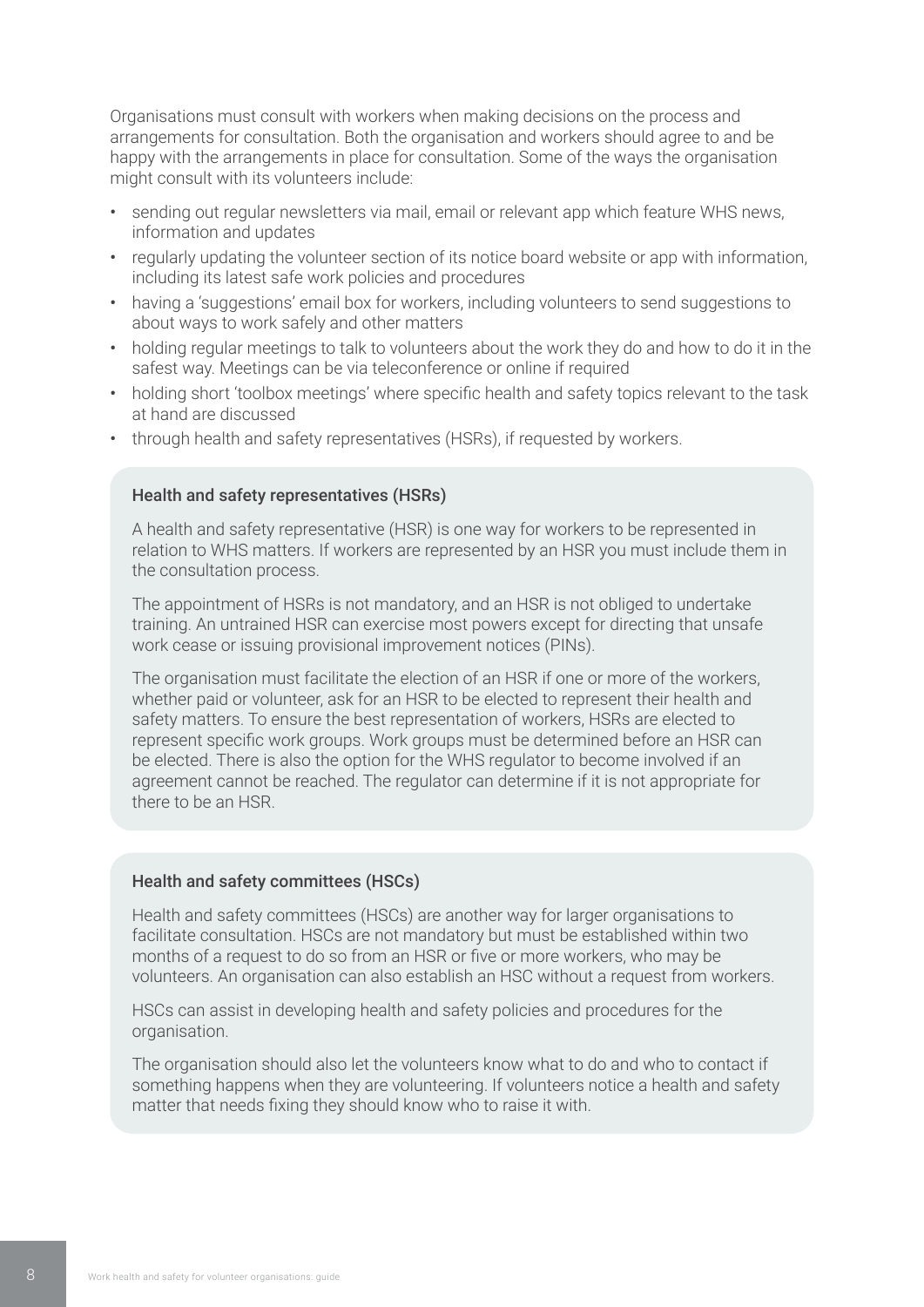## <span id="page-12-0"></span>3.6 Notifying serious incidents

PCBUs are required to let the regulator know if any 'notifiable incidents' occur as a result of the work of the organisation as soon as it is reasonably able.

A notifiable incident is a serious incident that relates to the work an organisation caries out and involves:

- the death of a person
- the serious injury or illness of a person
- a dangerous incident.

#### *Note: There are additional notification requirements under the WHS Regulations.*

To help determine what type of incident must be notified, 'serious injury or illness' and 'dangerous incident' are defined in the WHS Act.

A *serious injury or illness* is one that:

- requires a person to have:
	- medical treatment within 48 hours of exposure to a substance
	- immediate treatment as an in-patient in a hospital
	- immediate treatment for a serious injury or illness such as a serious head injury, a serious burn or a spinal injury and a number of other injuries listed in the WHS Act
- occurs in a remote location and requires the person to be transferred urgently to a medical facility for treatment
- in the opinion of a medical practitioner, is likely to prevent the person from being able to do the person's normal work for at least 10 days after the day on which the injury or illness occurs.

'Treatment' means the kind of treatment that would be required for a serious injury or illness and includes 'medical treatment' by a registered medical practitioner, treatment by a paramedic or treatment by a registered nurse practitioner.

Importantly, it does not matter whether a person actually received the treatment referred to in this definition, just that the injury or illness could reasonably be considered to need the treatment.

A *dangerous incident* (also known as a near miss) is an incident in a workplace that exposes a worker or any other person to a serious risk to their health or safety emanating from an immediate or imminent exposure to a number of risks. These risks include an uncontrolled escape, spillage or leakage of a substance, an electric shock, a fall from a height or the collapse of a structure.

#### Additional notification requirements under WHS Regulations

If a volunteer organisation places volunteers on a mine, petroleum or geothermal energy operation, there may be incident notification requirements under the WHS (Mines) Regulations or WHS (Petroleum and Geothermal Energy Operations) Regulations. Contact WorkSafe for clarification if this circumstance could arise.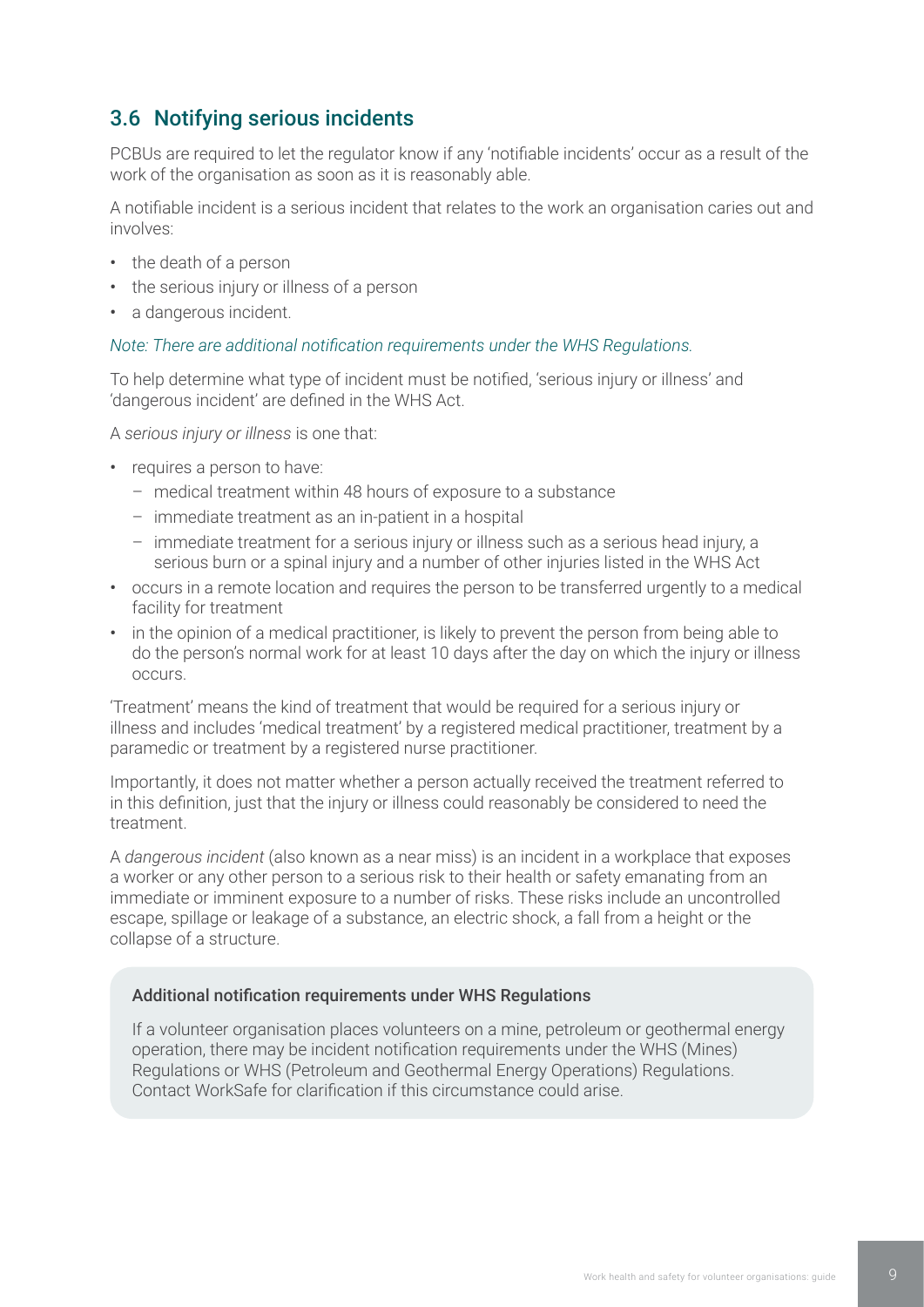## <span id="page-13-0"></span>3.7 Resolving issues

The WHS Act outlines a process for the resolution of issues about WHS arising out of:

- work carried out at the workplace, or
- the conduct of the organisation.

The issue resolution process applies after a WHS matter is raised but not resolved to the satisfaction of any party after discussing the matter. All parties involved in the issue must make reasonable efforts to come to an effective, timely and final solution of the matter.

If a WHS matter cannot be resolved by talking with all involved parties then the organisation needs to follow the process it and workers have agreed to in writing, or if there is no agreed process, the default issue resolution process set up in the WHS Regulations.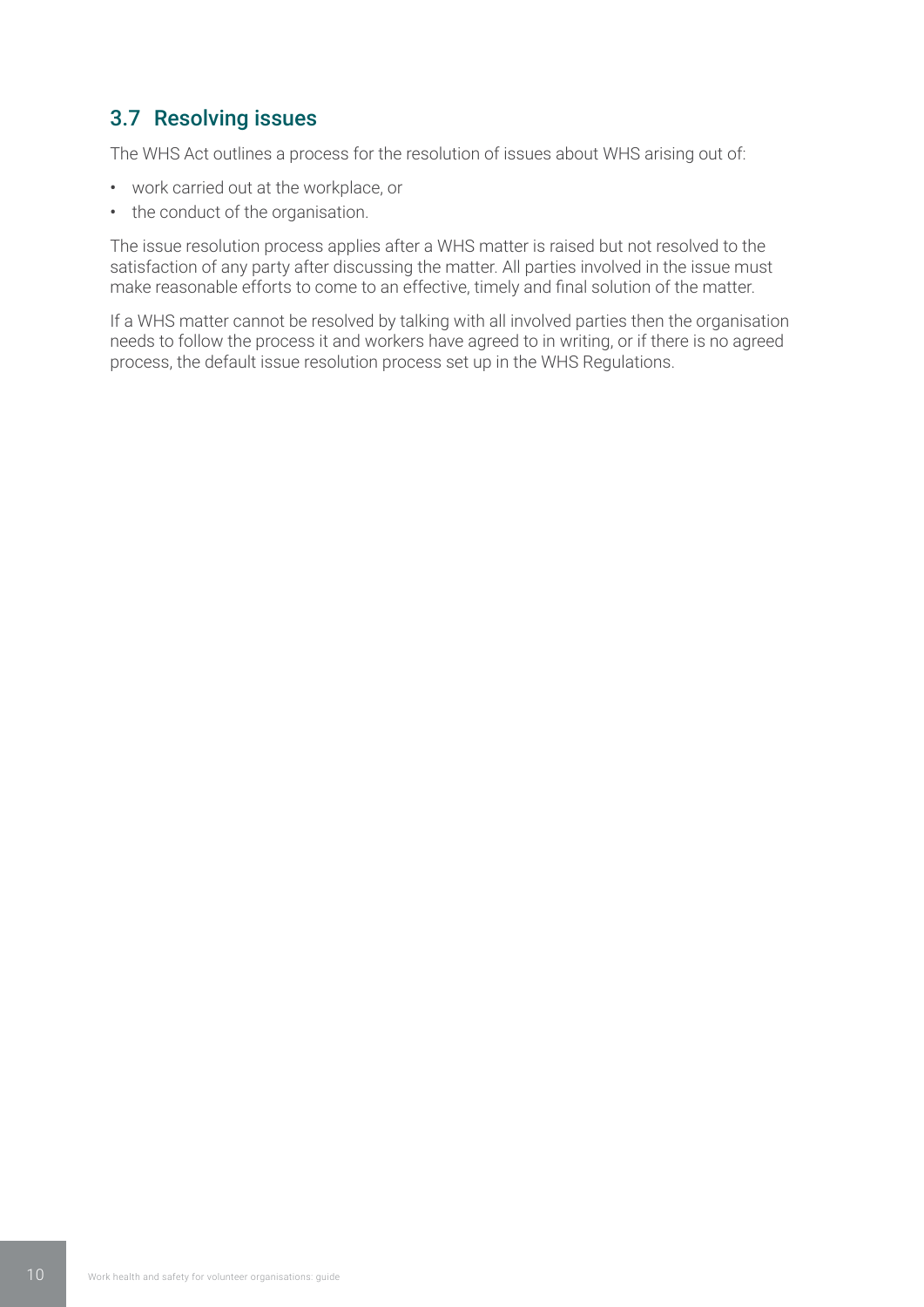# <span id="page-14-0"></span>4 Volunteers working from their or other person's home

The organisation may engage volunteers who carry out work for the organisation in their own home. If this is the case, the organisation still needs to talk to its volunteers about doing work safely.

Volunteers that are engaged by the organisation to do work from their own home still need to take reasonable care of their own health and safety and ensure what they do for the organisation does not affect others. They also need to follow any reasonable instructions given to them by the organisation and cooperate with reasonable policies and procedures of the organisation that relate to WHS.

#### 4.1 Private homes as a workplace

Because the organisation obviously does not own, control or manage the places that these volunteers work from (their homes) it means the organisation has a limited ability to ensure a volunteer's health and safety when at work. However, the organisation must still comply with its duty to ensure the health and safety of its volunteers, but what is reasonably practicable for the organisation will be different than if the volunteers worked in a workplace that the organisation has control over.

For example, to meet this duty the organisation might:

- give its volunteers who work from their own home information or advice about how to set up a comfortable workstation, or safely carry out the work they have been assigned
- give volunteers information on why they should not be sedentary for long periods of time and how to avoid this
- ensure volunteers have all the equipment they need to do the work they are given
- require volunteers to familiarise themselves and comply with good ergonomic practices and safe lifting techniques, consistent with any of the organisation's policies and procedures
- establish good communication between the organisation and volunteer including a contact person who volunteers can talk to about any concerns when working in their home.

Similar to when a volunteer works in another person's private home, the organisation might ask its volunteers who work from their own home questions about their homes to gather enough information so that the instructions the organisation provide are appropriate and practical to address the relevant risks to volunteer's health and safety when carrying out the work.

### 4.2 Volunteering in other people's homes

The organisation might engage volunteers who carry out work in other people's homes. If this is the case, the organisation should provide these volunteers with information about the home they will be visiting before they go there. The organisation might tell its volunteers about specific hazards to be aware of in the home, for example:

- the presence of domestic animals in the yard
- instructions and/or training on how to use unfamiliar machinery or equipment
- the presence of other people in the home
- the layout of the property including any structures that may pose a risk such as stairs, that are particularly steep.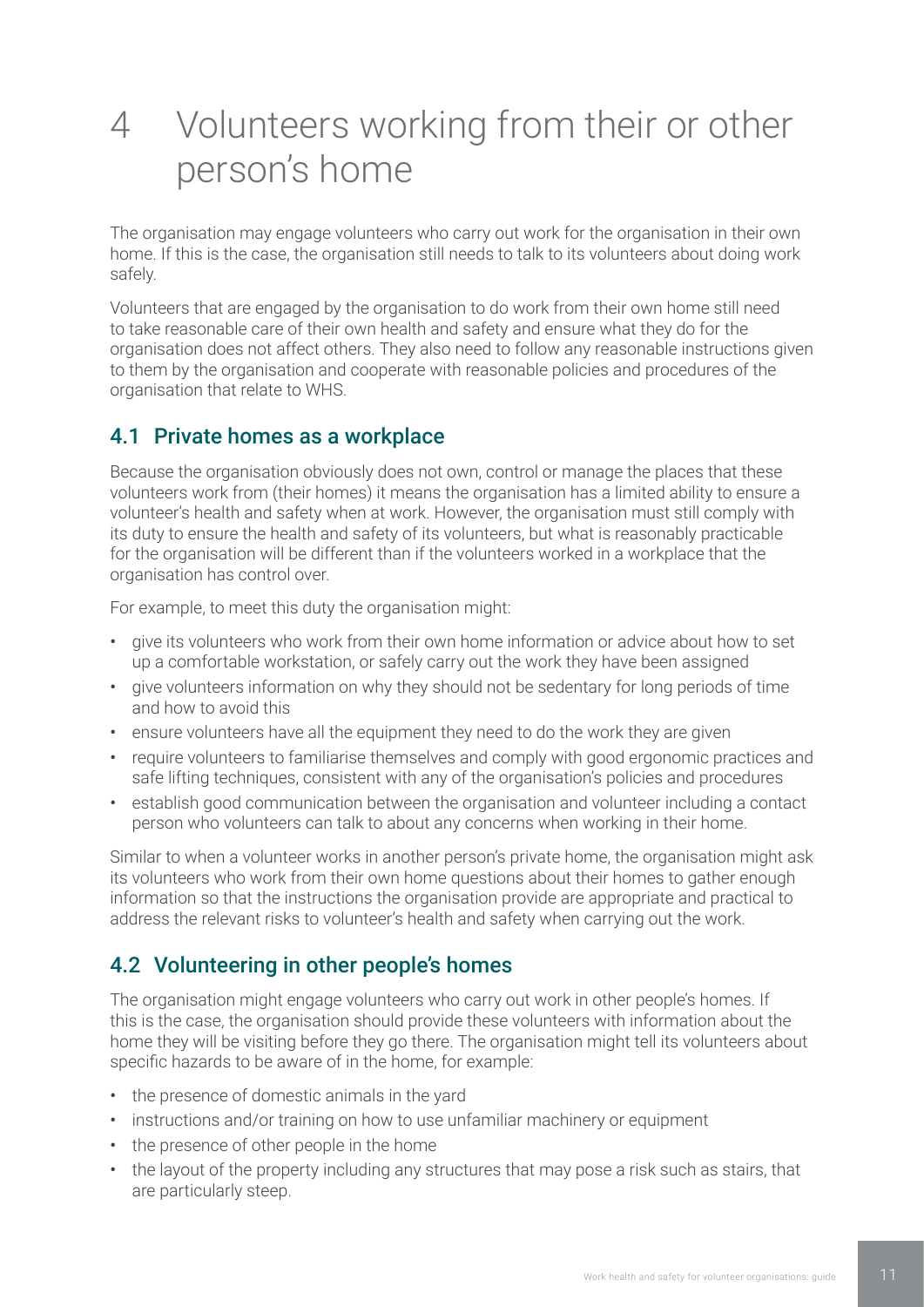If volunteers visit a number of homes it may not be reasonably practicable for the organisation to provide information about specific hazards in each home. However, the organisation should provide its volunteers with information about the types of hazards they might encounter.

The organisation should also consider asking volunteers questions relating to the work environment to determine if there are any specific risks that should be addressed before the volunteer visits other people's homes. For example:

- is the volunteer comfortable around domestic pets
- does the volunteer have any mobility issues that may impede their ability to access the home (e.g. uses a walking stick or frame and the house has stairs)
- does the volunteer have an allergy
- does the volunteer hold a first aid certificate.

The organisation should always provide the volunteers with any other information that they need to carry out their volunteer work safely. The organisation should also consider the risk of volunteers being exposed to violence when performing volunteering work in a person's home. Violence can harm both the person it is directed at, and anyone witnessing it, both physically and psychologically.

The best way to reduce the likelihood of violence is to eliminate the risk of exposure to it. If that's not possible, the organisation will need to minimise the risk so far as is reasonably practicable. While it is not a requirement that two volunteers attend a home to carry out work for an organisation at any time, the organisation may ask the volunteers to do so as a way of reducing the risk of violence. Other control measures may include providing volunteers with a reliable means of communicating with the organisation to request and obtain assistance when needed.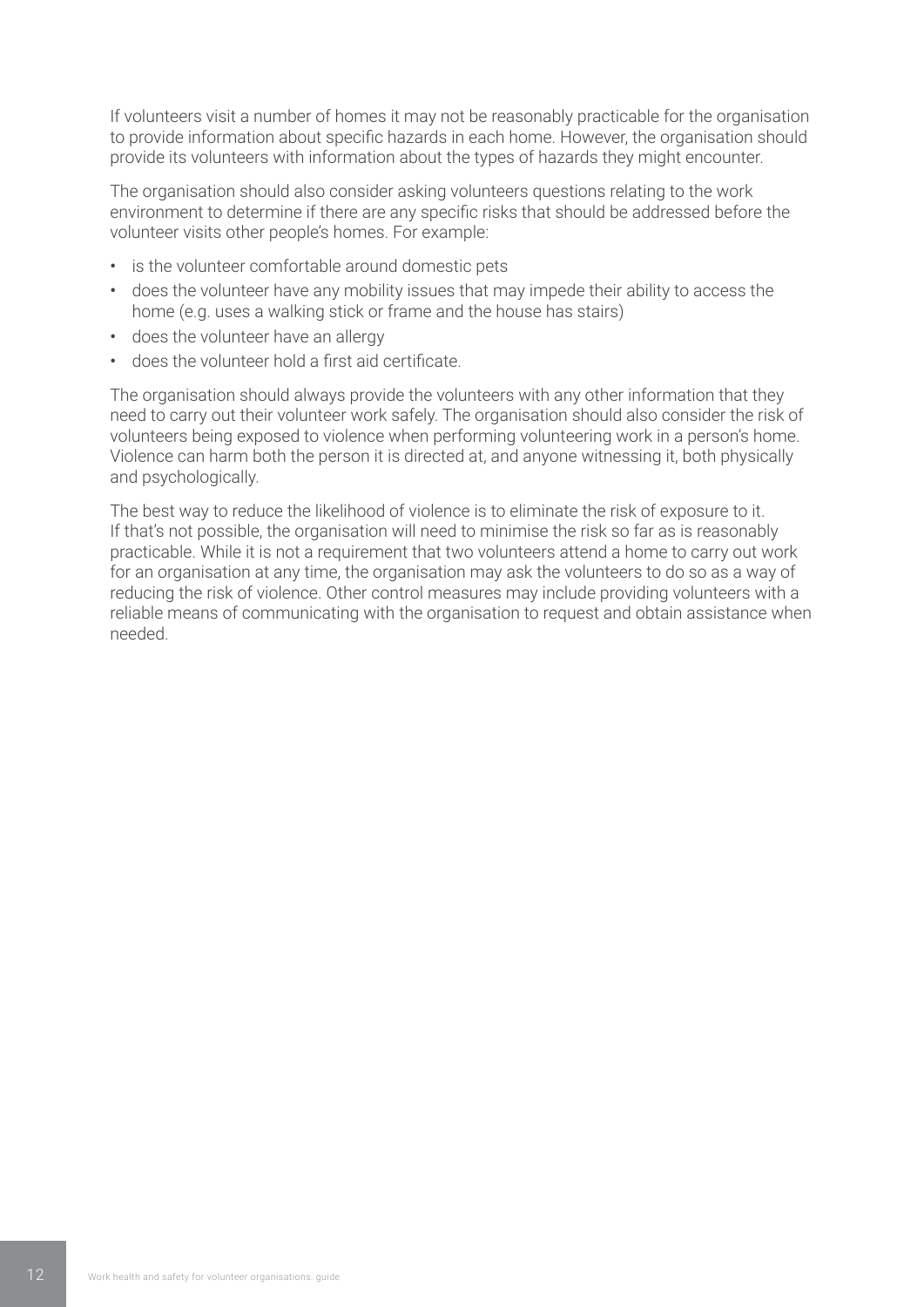# <span id="page-16-0"></span>5 What do the volunteers need to do?

Volunteers also have health and safety duties to:

- take reasonable care for their own health and safety
- take reasonable care to ensure they do not affect the health and safety of other people, for example, other volunteers, members of the public or clients they may be assisting
- comply, so far as they are reasonably able, with any reasonable instruction that is given to them by the organisation, and
- cooperate with any reasonable policy or procedure that the organisation has provided to them.

Essentially what is reasonable care and what is expected of workers is what a reasonable person would do in the circumstances having regards to things like:

- their knowledge
- their role
- their skills and the resources available to them
- their qualifications
- the information that they have
- the consequences to health and safety of a failure to act in the circumstances.

## 5.1 Volunteers and prosecution

If the volunteers comply with the health and safety duties when carrying out work for the organisation, they cannot be fined or prosecuted under the WHS Act.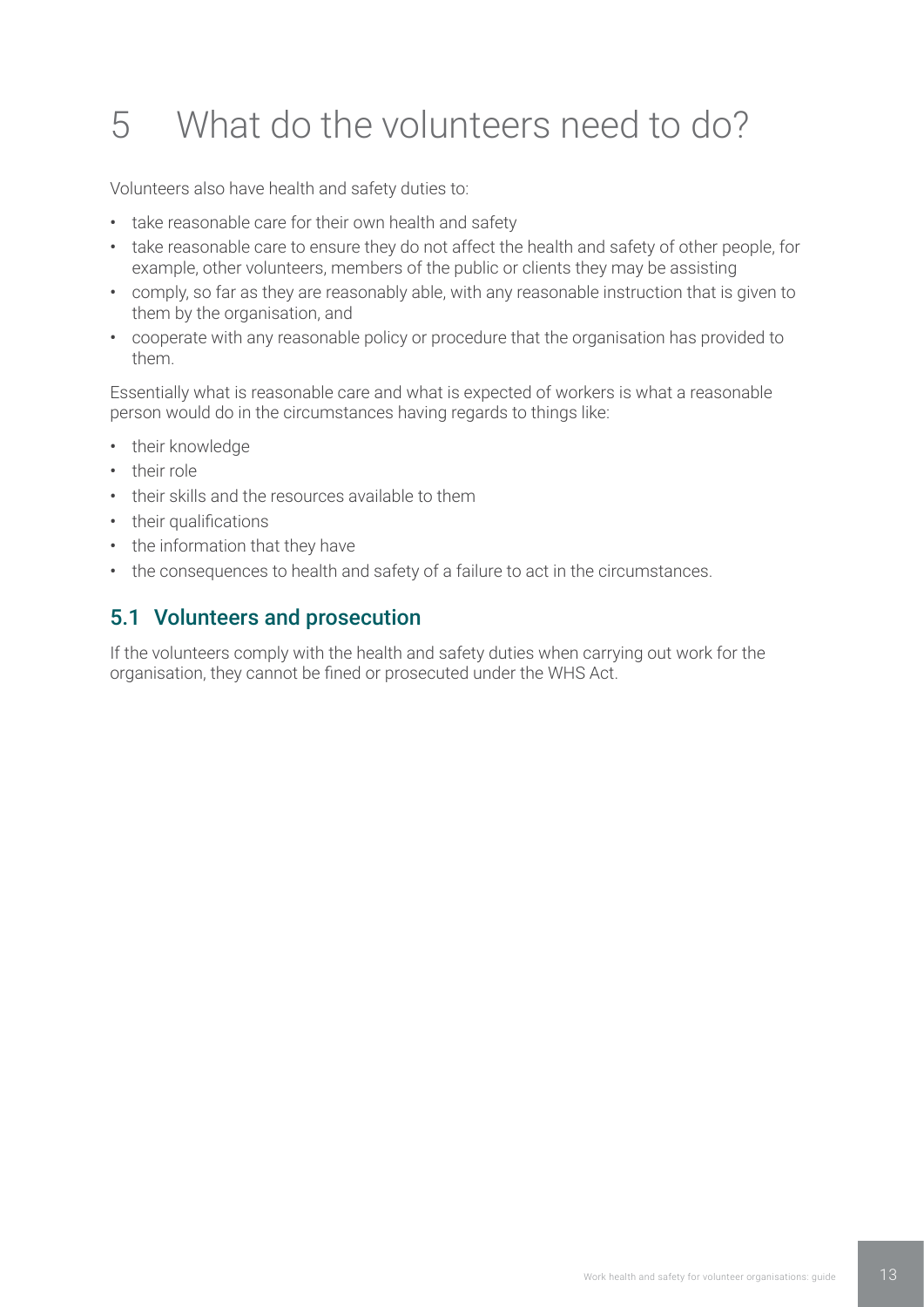## <span id="page-17-0"></span>6 Officer duties

### 6.1 Who is an officer

Under the WHS Act an officer of an organisation is not necessarily a volunteer or other worker who has 'officer' in their job title, for example, first aid officer, health and safety officer or administrative officer.

An officer is a person who makes, or participates in making, decisions that affect the whole, or a substantial part, of the organisation's activities. Volunteers may sit on the board of the organisation or be in another role where they make or participate in making such decisions. Their decisions may also have the capacity to significantly affect the organisation's financial standing. Only if a person makes, or participates in making, these kinds of decisions are they an 'officer' under the WHS Act.

## 6.2 Duties of officers

Any officer of an organisation, whether volunteer or paid, has a number of duties, also known as their due diligence obligations. They must exercise due diligence to ensure that the organisation complies with its health and safety duties. This means they must ensure that the organisation has appropriate systems of work in place and they must actively monitor and evaluate health and safety management within the organisation.

Officers cannot delegate these duties. They are legally responsible for ensuring:

- workers and other persons are protected against harm
- the organisation has suitable safe work systems in place.

Exercising due diligence as an officer means that officers must take reasonable steps to:

- continuously learn about and keep up-to-date with WHS matters
- have an understanding of the nature of the work the organisation does and stay aware of the hazards and risks workers and volunteers may face when working for the organisation
- ensure and verify that the organisation has available for use, and uses, appropriate resources and processes to eliminate or minimise risks to health and safety
- ensure and verify the organisation has processes in place for communicating and considering information regarding WHS and responding to that information, and
- ensure and verify the organisation has, and implements, processes for complying with any duties and requirements under the WHS laws.

There are things that the organisation can do to help volunteer officers fulfil their due diligence duty and at the same time ensure that their organisation is complying with its health and safety duties. For example, the organisation may:

- make WHS a standing agenda item on board meeting agendas
- implement a process for evaluation and review of safe work policies and procedures
- provide officers with an avenue or contact person to ask questions about WHS in the organisation, for example, the WHS manager or the human resource manager
- provide training or information to its officers about the WHS laws and the work of the organisation which is carried out by its workers, including volunteers.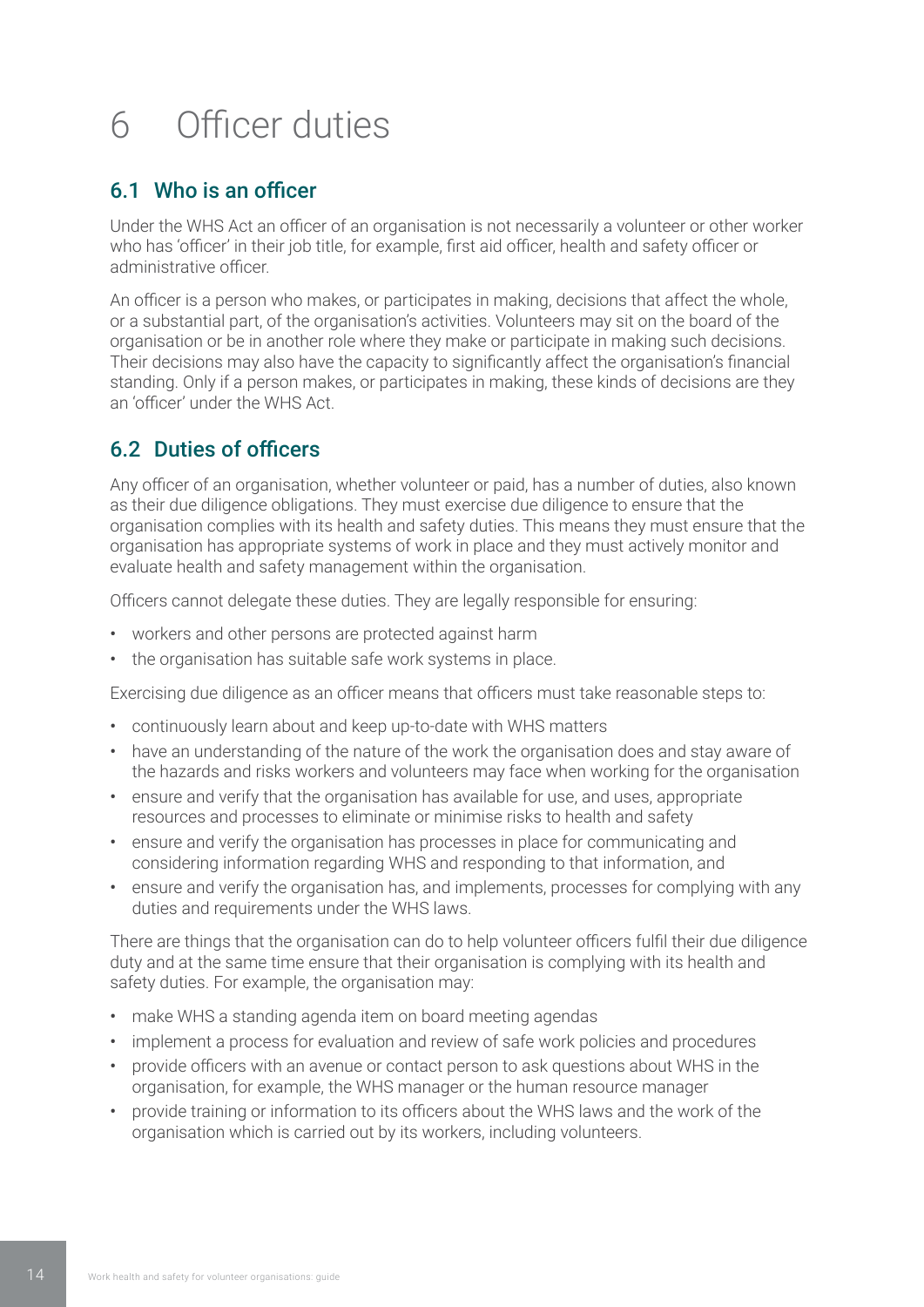## <span id="page-18-0"></span>6.3 Prosecution of volunteer officers

A volunteer officer cannot be prosecuted for failing to comply with their officer duties under the WHS Act. This immunity for volunteer officers is designed to ensure that voluntary participation at the officer level is not discouraged. A volunteer officer can however be prosecuted in their capacity as a worker if they do not take reasonable care as a worker (see [What do the volunteers need to do?](#page-16-0)).

Officers who are not volunteers can be prosecuted for failing to comply with due diligence duties under the WHS Act.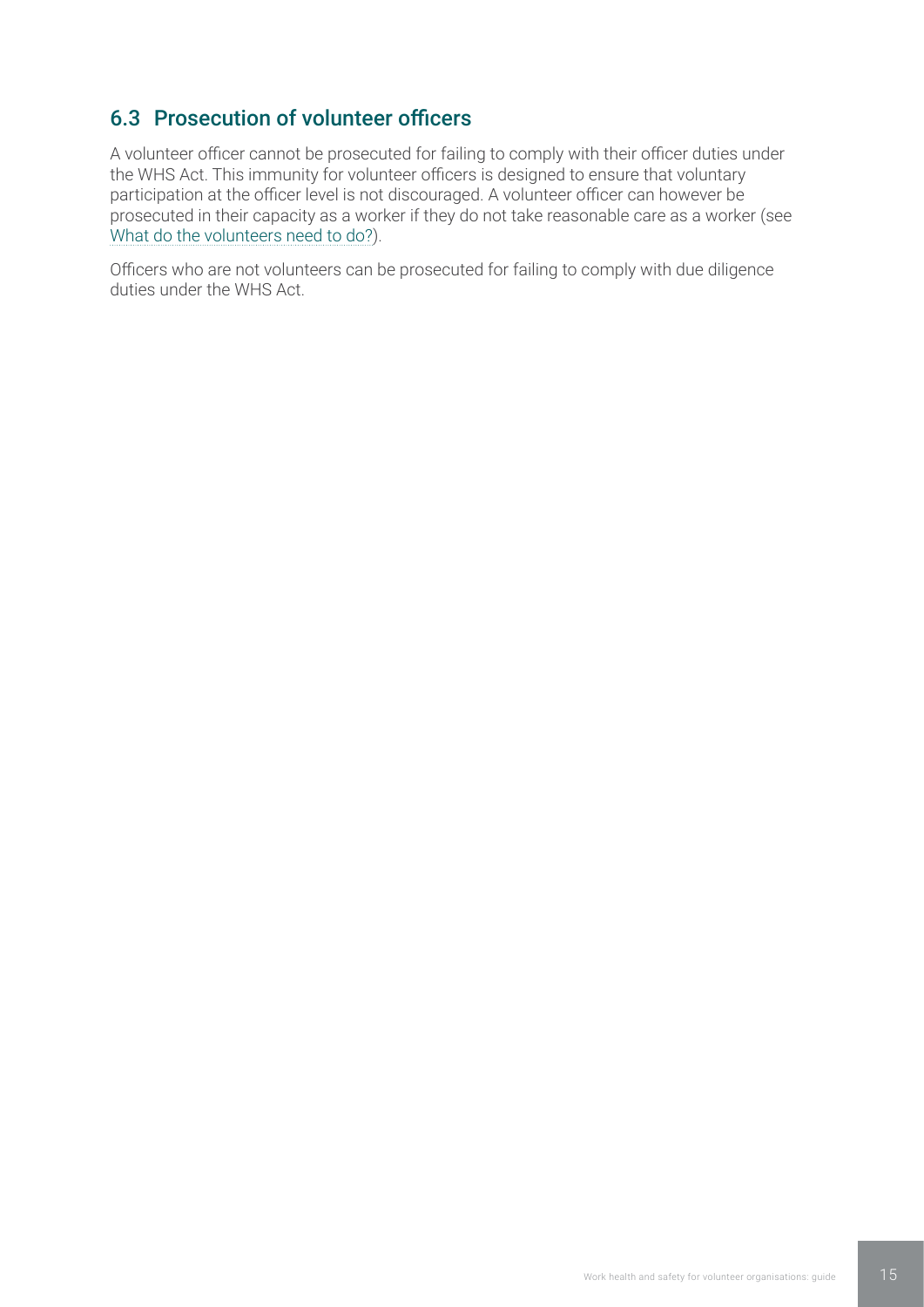# <span id="page-19-0"></span>7 Emergency service volunteer organisations

Emergency service organisations have always owed duties to take care of the health and safety of their workers and others at their place of work. The WHS Act makes it clear that the duties of organisations are owed to all workers, including volunteers. Volunteers are entitled to the same protections as paid workers.

The WHS Act does not affect the ability of emergency service organisations to respond to incidents as long as they continue to ensure, so far as is reasonably practicable, the health and safety of their workers, including volunteers, and other people. This does not mean the emergency service organisation must guarantee the health and safety of its workers, it simply needs to ensure it does all that can be reasonably done to keep its workers, including volunteers, safe.

#### 7.1 Duties of emergency service organisations

The WHS laws treat emergency service organisations in exactly the same way as any other organisation or volunteer association. The primary duty on an organisation is to ensure, so far as is reasonably practicable, the health and safety of its workers, including volunteers of local groups or clubs, and others. Organisations, including emergency services, also have duties for the management and control of workplaces and the management or control of fixtures, fittings or plant at the workplace, so far as is reasonably practicable.

#### 7.2 Emergency service volunteers and 'officers'

Under the WHS Act an officer of an organisation does not mean someone with the word 'officer' in their job title, for example first aid officer, health and safety officer or administrative officer.

An officer is a person who makes, or participates in making, decisions that affect the whole, or a substantial part, of the organisation's activities. Some workers, including volunteers may sit on the board of an organisation or be in another role where they make, or participate in making, such decisions. The decisions they make may also have the capacity to significantly affect the organisation's financial standing. Only if a volunteer makes, or participates in making, these kinds of decisions are they are an officer under the WHS Act.

Officers under the WHS Act have duties to exercise due diligence to ensure that the emergency service organisation has appropriate and robust WHS measures in place for all its staff and volunteers (see [Officer duties](#page-17-0)).

### 7.3 Is an 'incident controller' an officer?

Under the WHS Act an incident controller is unlikely to be an officer. An incident controller is generally regarded to be in control of the current situation rather than the whole or substantial part of an organisation.

An officer under the WHS Act is determined by the individual's level of involvement in decision making for the whole or substantial part of the organisation. It is not determined by a role taken in response to a specific emergency (see [Officer duties](#page-17-0)).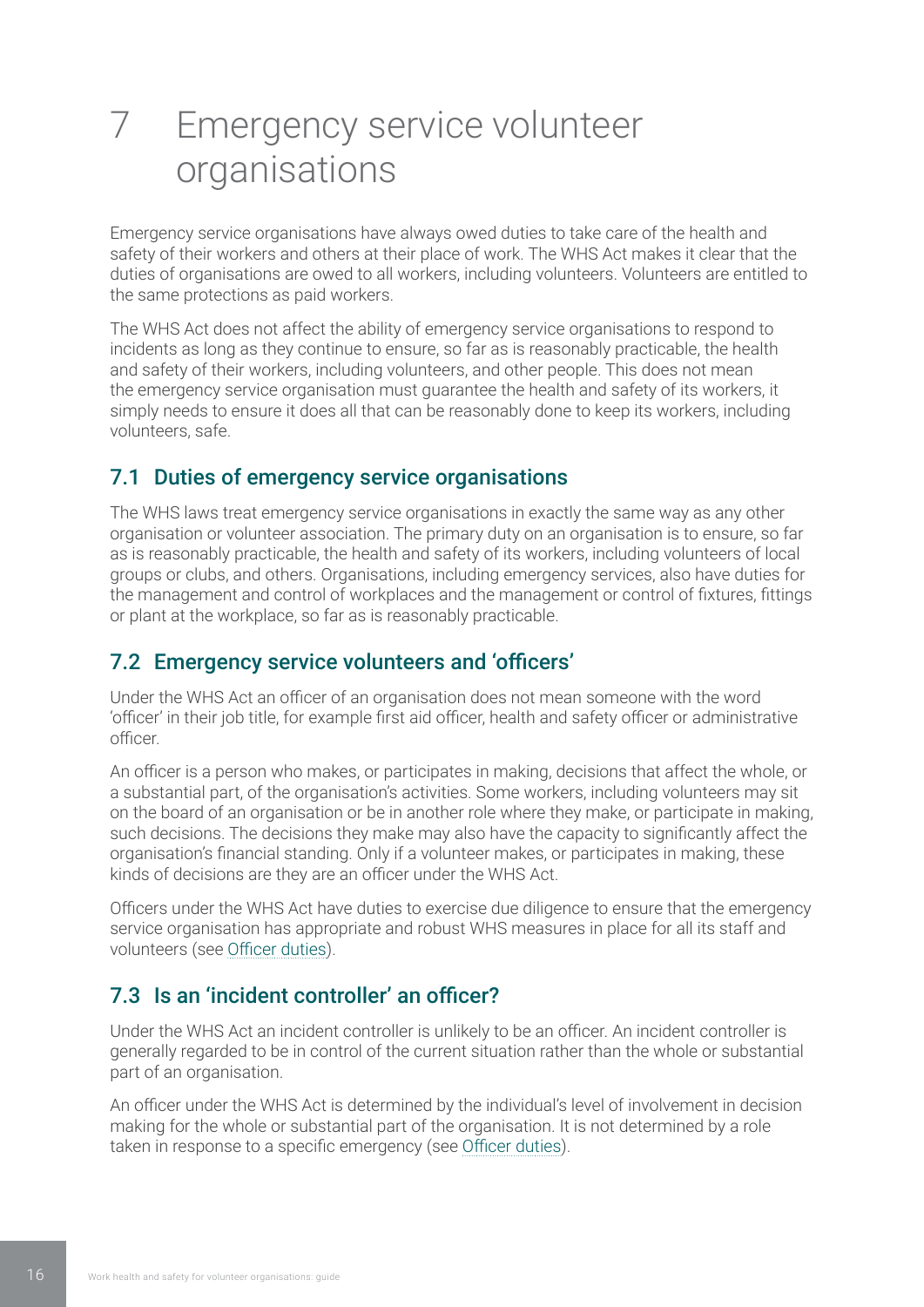#### <span id="page-20-0"></span>7.4 Attending the same incident as other emergency service organisations

Sometimes more than one emergency service organisation will attend the same incident. Each PCBU represented at the scene has a duty to ensure, so far as is reasonably practicable, the health and safety of their workers, including volunteers. Workers and volunteers also have duties under the Act. They also must ensure, so far as is reasonably practicable, that their activities do not expose others to unnecessary risk.

To help each PCBU meet their duty under the WHS Act each organisation must also, so far as is reasonably practicable, consult, cooperate and coordinate activities with each other, depending upon the circumstances.

### 7.5 Risk assessments

The PCBU must have a process in place to ensure a risk assessment is completed to eliminate or minimise the risks to health or safety so far as is reasonably practicable.

There is no need for emergency service organisations to stop and complete paper work before responding to the emergency situation at hand.

However, to help to minimise risks the emergency service organisation may want to develop a checklist to remind incident controllers of things to look out for and steps to follow in an emergency.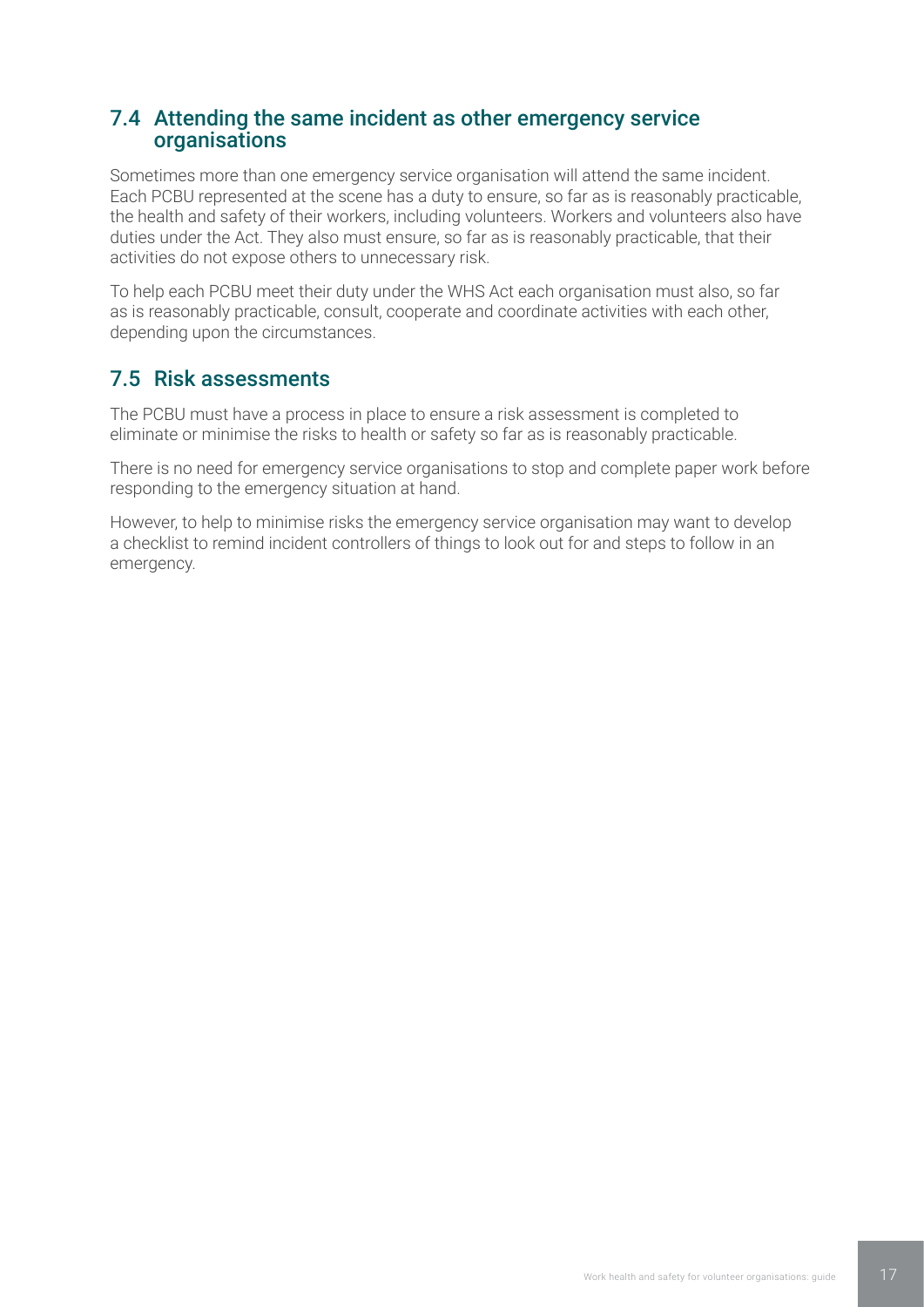# <span id="page-21-0"></span>8 Bullying, harassment and discrimination

The organisation has a WHS responsibility to ensure not only the physical health of the volunteers but also their mental health. This includes doing what you can to ensure they are not exposed to workplace bullying, harassment and discrimination.

Bullying in the workplace is repeated, unreasonable or inappropriate behaviour directed towards a worker, or group of workers, that creates a risk to health and safety. Some examples of workplace bullying include abusive or offensive language or comments, aggressive and intimidating behaviour, belittling or humiliating comments, practical jokes or initiation and unjustified criticism or complaints.

The responsibility to prevent workplace bullying, harassment and discrimination is covered in the WHS Act by the duty to provide a healthy and safe working environment and safe systems of work.

Volunteers also have a duty under the WHS Act to ensure that their actions do not constitute a risk to their own health and safety or that of other people in the workplace.

Volunteers may also be covered by the national workplace bullying laws. See the Fair Work Commission's website for further information.

Western Australian public servant volunteer workers should contact their agency's Human Resources area or union for advice.

The organisation needs to send a clear message that bullying will not be tolerated and provide information to volunteers about who they can contact if they are bullied in the workplace.

The WHS Act also expressly prohibits the discrimination or unfair treatment of workers, including volunteers, because they have raised a WHS concern. A person found to be engaging in this type of discrimination may be liable to criminal penalties.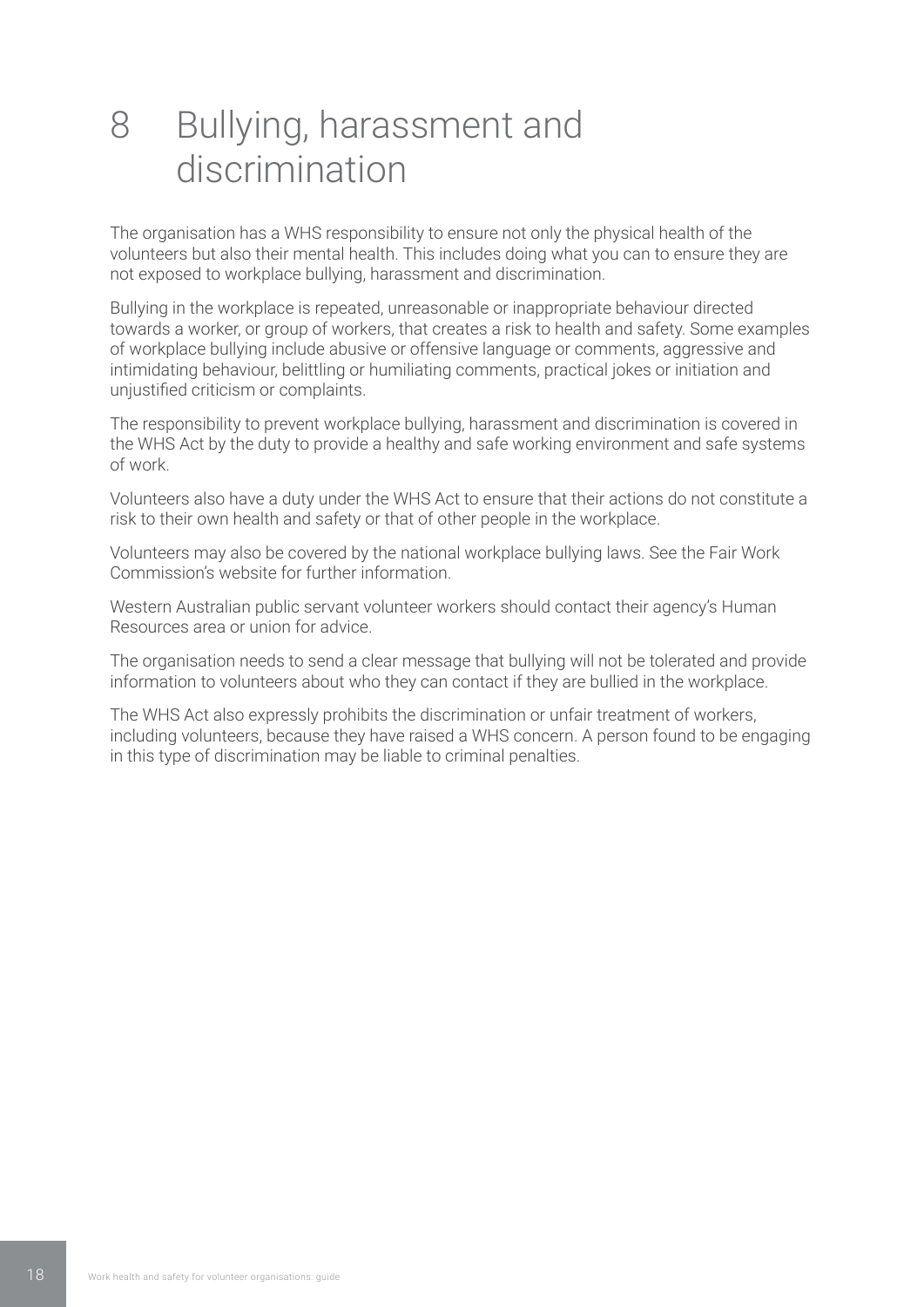## <span id="page-22-0"></span>9 Other laws

WHS laws are not the only laws that the organisation should be aware of. Below is an outline of some of the laws that the organisation should know about when engaging volunteers. The organisation should seek further information on these laws and other laws from the relevant government body. Organisations in Western Australia can also seek further information on volunteers from [Volunteering WA](https://www.volunteeringwa.org.au/).

#### Workplace relations laws

- The [Fair Work Ombudsman](https://www.fairwork.gov.au/how-we-will-help/templates-and-guides/fact-sheets/unpaid-work/unpaid-work) website has information on when an arrangement between a person and an organisation is a volunteer arrangement as oppose to an employment relationship, for organisations which operate under the national industrial relations system, such as:
	- Ltd companies (e.g. Smith Corp Ltd)
	- Pty Ltd businesses that are trading or financial corporations (e.g. Smith Pty Ltd trading as Jane's Beauty)
	- incorporated associations and other not-for-profit bodies (that are trading or financial corporations)
- The [Wageline](https://www.commerce.wa.gov.au/labour-relations/stay-informed-wageline) website has information for organisations which operate under the state industrial relations system, such as:
	- sole traders (e.g. Jane Smith trading as Jane's Café)
	- unincorporated partnerships (e.g. Jane and Bob Smith trading as Jane's Café)
	- unincorporated trust arrangements (Jane and Bob Smith as trustees for Jane's Café)
	- any incorporated associations or not for profit bodies that are not trading or financial corporations
- Western Australian Government organisations that engage volunteer workers should contact their agency's Human Resources area for industrial relations advice. The Human Resources area may seek further advice from [Government Sector Labour Relations](https://www.commerce.wa.gov.au/labour-relations/government-sector-labour-relations) at the Department of Mines, Industry Regulation and Safety.

#### Anti-discrimination laws

State, territory and Commonwealth anti-discrimination laws prohibit discrimination of a person because of that person's attributes.

- The [Australian Human Rights Commission](http://www.hreoc.gov.au/index.htm) provides information about Commonwealth anti-discrimination laws.
- The [Equal Opportunity Commission](https://www.wa.gov.au/organisation/equal-opportunity-commission) website provides information about Western Australia's anti-discrimination laws.

#### Workers' compensation, insurance and civil liability

Organisations should have appropriate insurance that adequately covers its workers including volunteers and the activities they carry out when volunteering. Organisations will be liable to pay any compensation for personal injury, property damage or financial loss caused by the volunteer. With some exceptions, volunteers are protected by law from incurring personal civil liability. The [Volunteering Australia](http://www.volunteeringaustralia.org/policy-and-best-practise/insurance/) website provides information about the most common types of insurance that covers volunteers.

It is also important the organisation has insurance, as volunteers are generally not covered by workers' compensation laws. Contact [WorkCover WA](https://www.workcover.wa.gov.au/) for more information.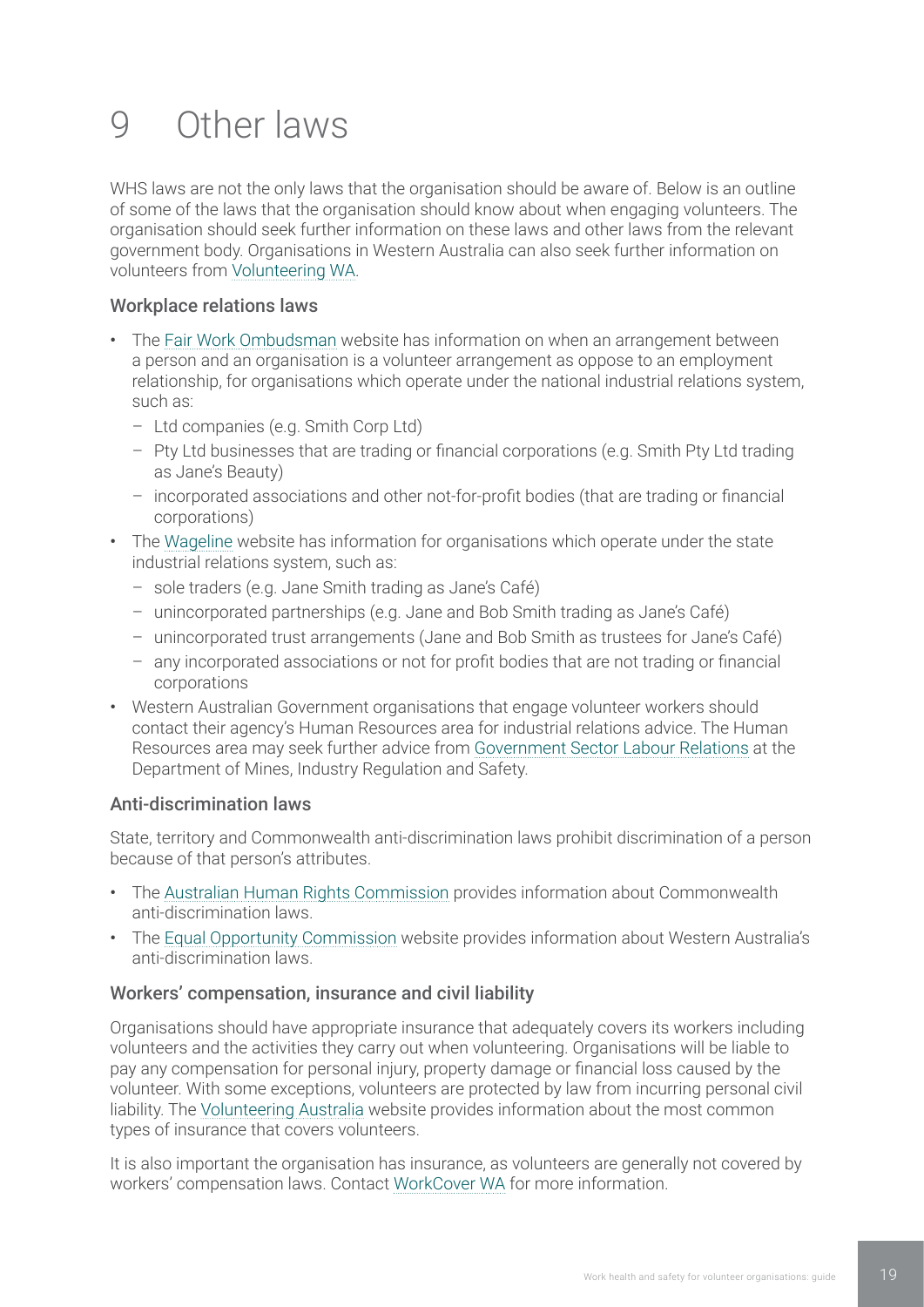# <span id="page-23-0"></span>10 Checklist

If the organisation is covered by WHS laws, this checklist may be used as a guide to assist in complying with WHS duties. You may need to adapt this for your particular circumstances and work environment. When creating a checklist, ensure that the principles of what is reasonably practicable apply (see *[How to determine what is reasonably practicable to meet a health and](https://www.wa.gov.au/sites/default/files/2021-11/211101_GL_ReasonablyPracticable_0.pdf)  [safety duty:](https://www.wa.gov.au/sites/default/files/2021-11/211101_GL_ReasonablyPracticable_0.pdf) Interpretive guideline*).

| Question                                                                                                                                                                          |                                                                                                                                                                                                                 | <b>Yes</b> | <b>No</b> |  |
|-----------------------------------------------------------------------------------------------------------------------------------------------------------------------------------|-----------------------------------------------------------------------------------------------------------------------------------------------------------------------------------------------------------------|------------|-----------|--|
| <b>Duties of organisations</b>                                                                                                                                                    |                                                                                                                                                                                                                 |            |           |  |
| If you answer 'No' to questions 1-7 or are unsure, the organisation will need to take<br>corrective action to meet WHS duties, so far as is reasonably practicable.               |                                                                                                                                                                                                                 |            |           |  |
| 1.                                                                                                                                                                                | Does the organisation have and keep up-to-date safe work<br>policies, instructions and procedures?                                                                                                              |            |           |  |
| 2.                                                                                                                                                                                | Does the organisation tailor and distribute its safe work<br>policies, instructions and procedures?                                                                                                             |            |           |  |
| 3                                                                                                                                                                                 | Does the organisation make sure all its volunteers are provided<br>with training, information, instruction or supervision so that<br>they can do their work safely?                                             |            |           |  |
| 4.                                                                                                                                                                                | Does the organisation provide the same protections to its<br>volunteers as its paid workers?                                                                                                                    |            |           |  |
| 5.                                                                                                                                                                                | Does the organisation consult its volunteers about WHS<br>matters that affect them?                                                                                                                             |            |           |  |
| 6.                                                                                                                                                                                | Does the organisation provide its volunteers a way to raise<br>WHS matters and make suggestions for WHS practices?                                                                                              |            |           |  |
| 7.                                                                                                                                                                                | Does the organisation consult, cooperate and coordinate with<br>other PCBUs at a shared workplace?                                                                                                              |            |           |  |
| <b>Officer duties</b>                                                                                                                                                             |                                                                                                                                                                                                                 |            |           |  |
| If you answer 'No' to any relevant questions at 8-15, you need to take corrective action to<br>ensure the organisation meets its WHS duties, so far as is reasonably practicable. |                                                                                                                                                                                                                 |            |           |  |
| 8.                                                                                                                                                                                | Do all officers in the organisation, whether paid or volunteer,<br>know what their duties are under the WHS Act?                                                                                                |            |           |  |
| 9.                                                                                                                                                                                | Do the members of the organisation's board talk about WHS<br>matters, policies, procedures and safe work practices at its<br>meetings?                                                                          |            |           |  |
| Volunteers working from their own or other people's homes                                                                                                                         |                                                                                                                                                                                                                 |            |           |  |
| 10.                                                                                                                                                                               | Does the organisation provide its volunteers who work from<br>their home instructions, information and procedures relating to<br>working from home?                                                             |            |           |  |
| 11.                                                                                                                                                                               | Does the organisation provide its volunteers who volunteer<br>in other people's homes information about the hazards they<br>may encounter when visiting another person's home including<br>work-based violence? |            |           |  |